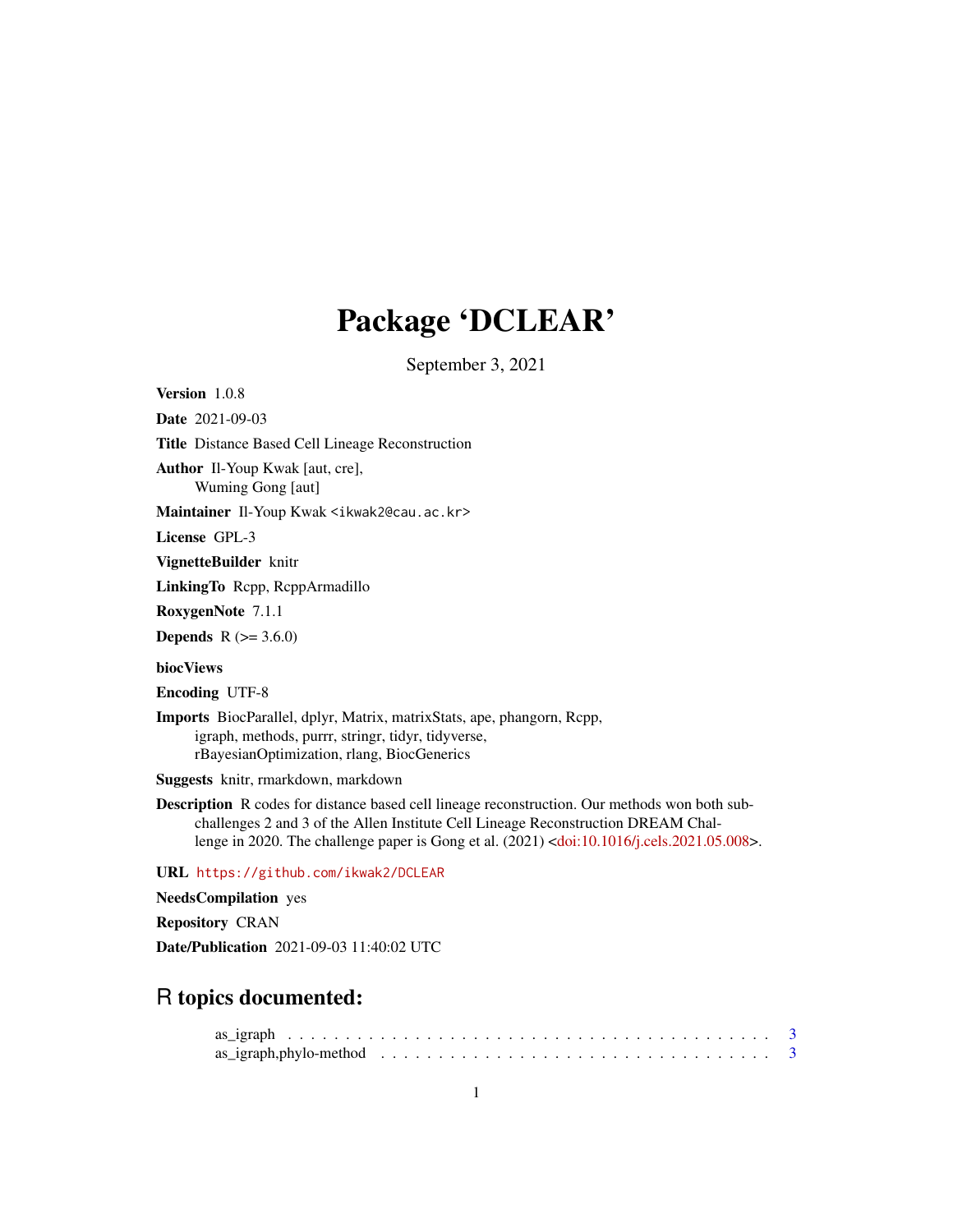|                                                                                                                     | 4              |
|---------------------------------------------------------------------------------------------------------------------|----------------|
| as_lineage_tree,phyDat,phylo,lineage_tree_config-method                                                             | $\overline{4}$ |
|                                                                                                                     | 5              |
|                                                                                                                     | 5              |
|                                                                                                                     | 5              |
|                                                                                                                     | 6              |
|                                                                                                                     | 6              |
| dist_replacement,phyDat,kmer_summary,integer-method                                                                 | 7              |
|                                                                                                                     | $\overline{7}$ |
|                                                                                                                     | 8              |
|                                                                                                                     | 8              |
|                                                                                                                     | 10             |
|                                                                                                                     |                |
|                                                                                                                     | 10             |
|                                                                                                                     | 11             |
|                                                                                                                     | 11             |
|                                                                                                                     | 12             |
|                                                                                                                     | 12             |
|                                                                                                                     | 13             |
|                                                                                                                     | 13             |
|                                                                                                                     | 14             |
|                                                                                                                     | 14             |
|                                                                                                                     | 15             |
|                                                                                                                     | 15             |
| $process\_sequence, phyData-method \dots \dots \dots \dots \dots \dots \dots \dots \dots \dots \dots \dots$         | 16             |
|                                                                                                                     | 16             |
| $prune, jgraph-method \ldots \ldots \ldots \ldots \ldots \ldots \ldots \ldots \ldots \ldots \ldots \ldots$          | 17             |
|                                                                                                                     | 17             |
|                                                                                                                     | 18             |
|                                                                                                                     | 18             |
| $rbind, phyData - method \dots \dots \dots \dots \dots \dots \dots \dots \dots \dots \dots \dots \dots \dots \dots$ |                |
|                                                                                                                     | 19             |
|                                                                                                                     | 19             |
|                                                                                                                     | 20             |
|                                                                                                                     | 20             |
|                                                                                                                     | 21             |
|                                                                                                                     | 22             |
|                                                                                                                     | 23             |
|                                                                                                                     | 24             |
| subtract                                                                                                            | 24             |
|                                                                                                                     | 25             |
|                                                                                                                     | 25             |
|                                                                                                                     | 26             |
|                                                                                                                     | 26             |
|                                                                                                                     | 27             |
|                                                                                                                     | 27             |
|                                                                                                                     | 28             |
| WН                                                                                                                  | 29             |
|                                                                                                                     |                |
|                                                                                                                     | 30             |
|                                                                                                                     | 31             |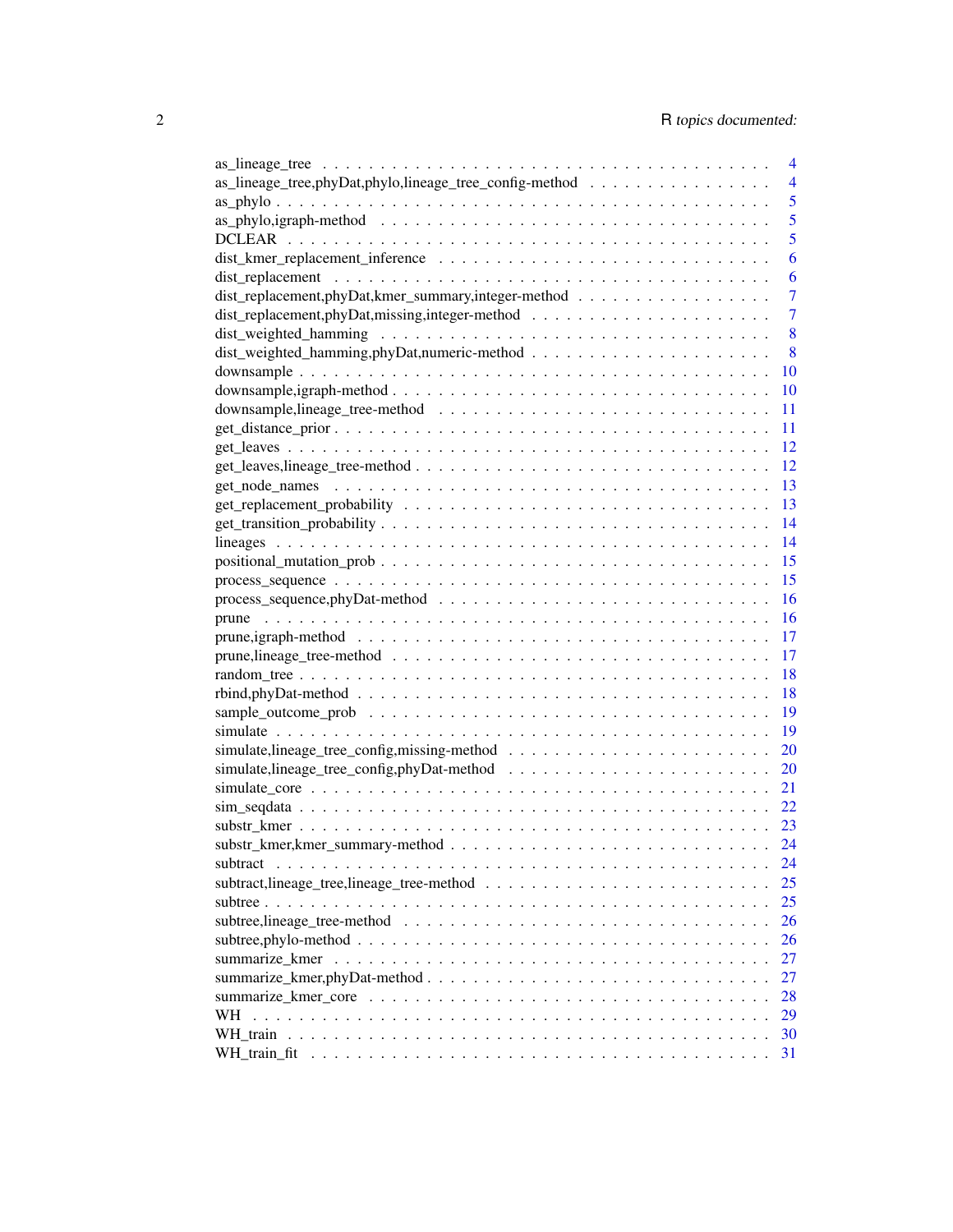#### <span id="page-2-0"></span>as\_igraph 3

#### **Index** [32](#page-31-0)

as\_igraph *Generic function for as\_igraph*

# Description

Generic function for as\_igraph

#### Usage

as\_igraph(x, ...)

# Arguments

| X       | a phylo object        |
|---------|-----------------------|
| $\cdot$ | additional parameters |

| as_igraph,phylo-method |  |
|------------------------|--|
|------------------------|--|

*as\_igraph*

# Description

Convert an phylo object to an igraph object, while keeping the weight (in contrast to igraph::as.igraph)

#### Usage

## S4 method for signature 'phylo' as\_igraph(x)

#### Arguments

x a phylo object

# Value

an igraph object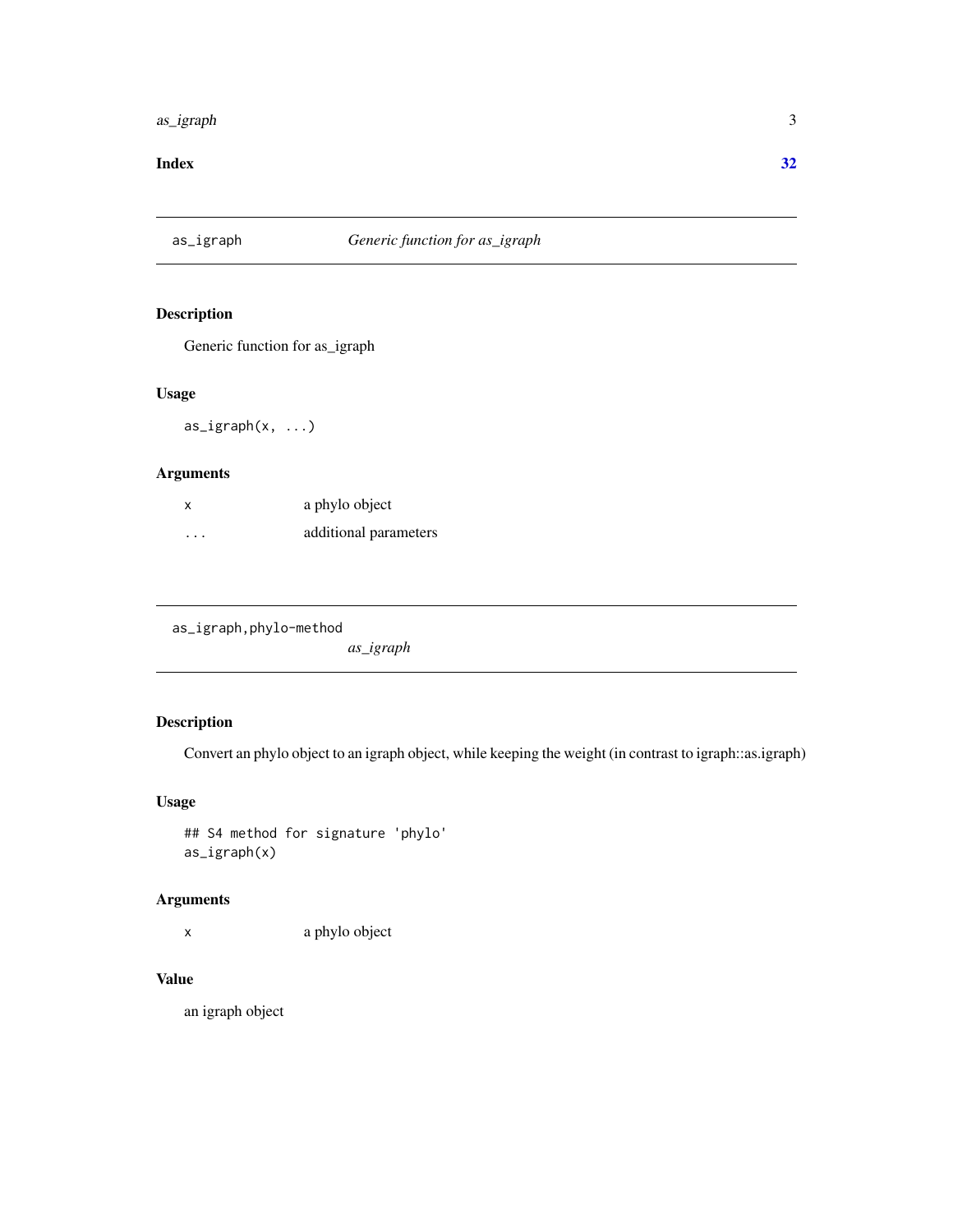<span id="page-3-0"></span>

#### Description

Generic function for as\_lineage\_tree

# Usage

as\_lineage\_tree(x, y, config, ...)

#### Arguments

| x      | a phyDat object              |
|--------|------------------------------|
| y      | a phylo object               |
| config | a lineage tree config object |
|        | additional parameters        |

as\_lineage\_tree,phyDat,phylo,lineage\_tree\_config-method *as\_lineage\_tree*

# Description

Convert a phylo object and a phyDat object to a lineage\_tree object

#### Usage

```
## S4 method for signature 'phyDat, phylo, lineage_tree_config'
as_lineage_tree(x, y, config, ...)
```
#### Arguments

| x      | a phyDat object              |
|--------|------------------------------|
| y      | a phylo object               |
| config | a lineage_tree_config object |
|        | additional parameters        |

#### Value

a lineage\_tree object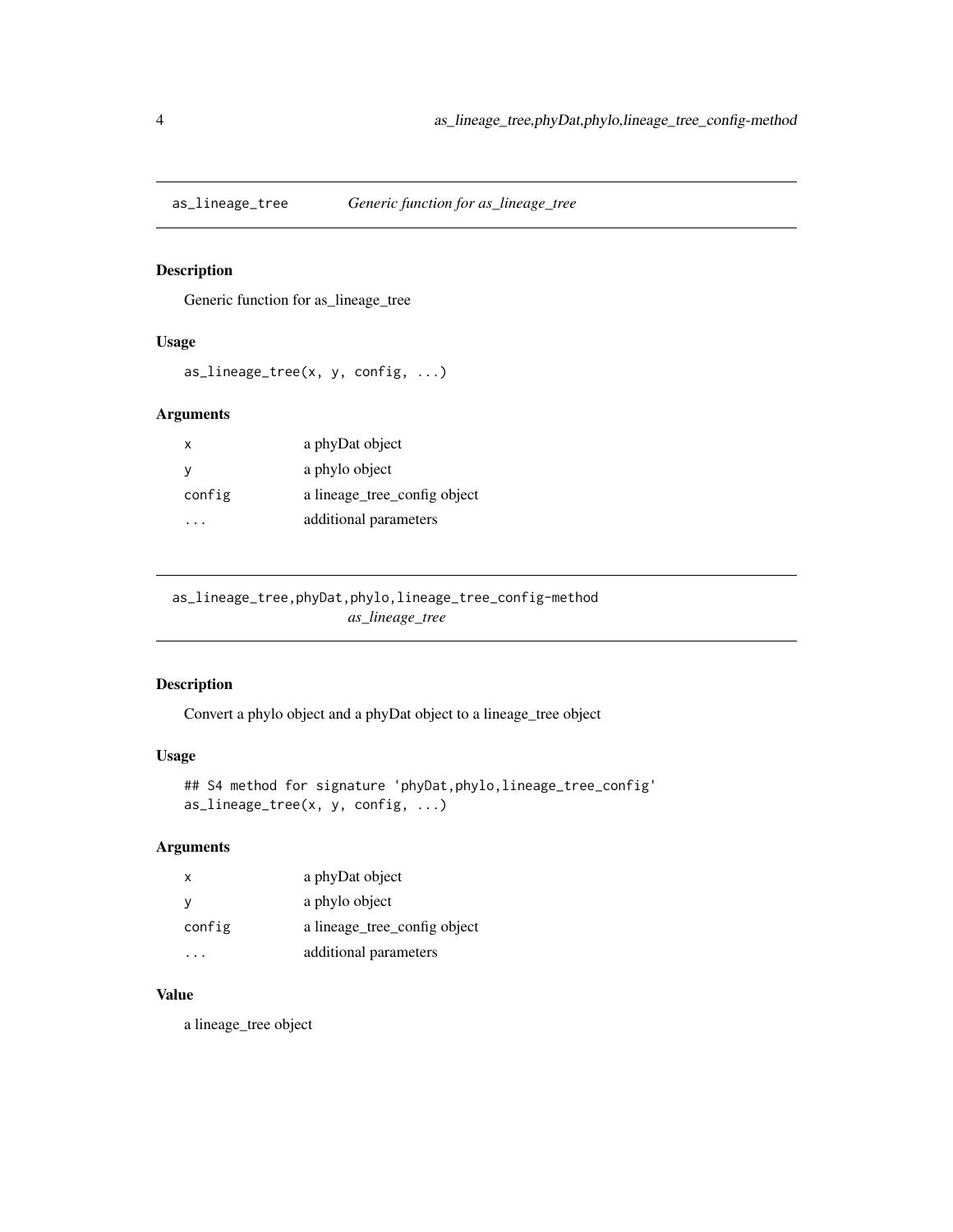<span id="page-4-0"></span>

#### Description

Generic function for as\_phylo

#### Usage

 $as\_phylo(x, \ldots)$ 

# Arguments

| x        | a graph object        |
|----------|-----------------------|
| $\cdots$ | additional parameters |

as\_phylo,igraph-method

*as\_phylo*

#### Description

Convert an igraph object to a phylo object

#### Usage

## S4 method for signature 'igraph' as\_phylo(x)

#### Arguments

x an igraph object

#### Value

a phylo object or a igraph object

| DCLEAR | DCLEAR: A package for DCLEAR: Distance based Cell LinEAge Re- |
|--------|---------------------------------------------------------------|
|        | construction                                                  |

#### Description

Distance based methods for inferring lineage treess from single cell data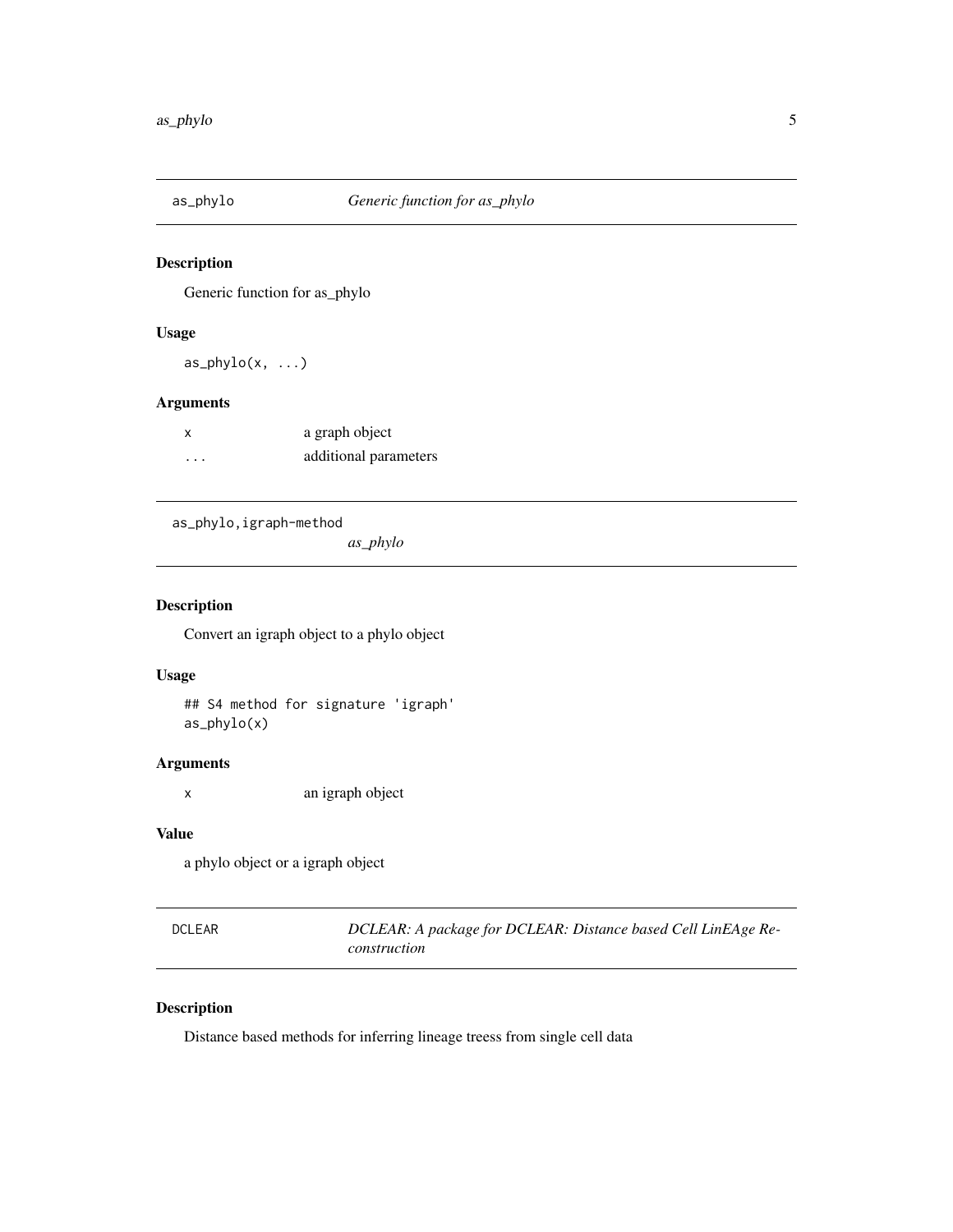<span id="page-5-0"></span>dist\_kmer\_replacement\_inference

*Core function of computing kmer replacement distance*

#### Description

Compute the sequence distance matrix using inferred kmer replacement matrix

#### Usage

```
dist_kmer_replacement_inference(x, kmer_summary, k = 2)
```
# Arguments

| x            | input data in phyDat format |
|--------------|-----------------------------|
| kmer_summary | a kmer summary object       |
| k            | $k$ -mers (default $k=2$ )  |

# Value

a dist object

#### Author(s)

Wuming Gong (gongx030@umn.edu)

dist\_replacement *Generic function for dist\_replacement*

#### Description

Generic function for dist\_replacement

# Usage

```
dist_replacement(x, kmer_summary, k, ...)
```

| X            | a sequence object     |
|--------------|-----------------------|
| kmer_summary | a kmer summary object |
| k            | k-mer length          |
|              | additional parameters |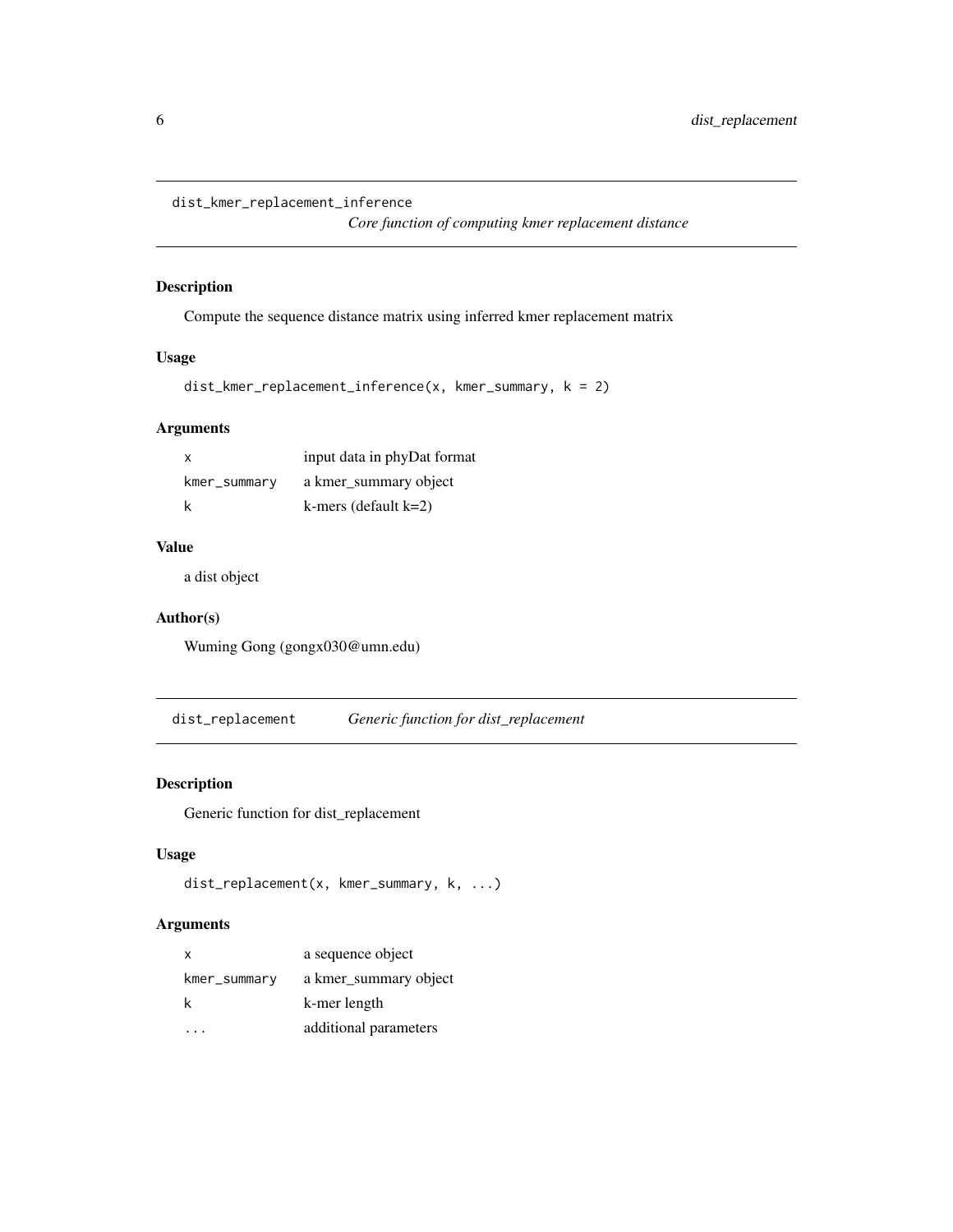<span id="page-6-0"></span>dist\_replacement,phyDat,kmer\_summary,integer-method *Compute the kmer replacement distance*

#### Description

Compute the kmer replacement distance between sequences

#### Usage

```
## S4 method for signature 'phyDat, kmer_summary, integer'
dist_replacement(x, kmer_summary, k = 2, ...)
```
#### Arguments

| $\mathsf{x}$ | input data in phyDat format           |
|--------------|---------------------------------------|
| kmer_summary | a kmer summary object                 |
|              | k-mer length                          |
|              | other arguments passed to substr kmer |

#### Value

a dist object

#### Author(s)

Wuming Gong (gongx030@umn.edu)

dist\_replacement,phyDat,missing,integer-method *Compute the kmer replacement distance*

#### Description

Compute the kmer replacement distance between sequences

#### Usage

```
## S4 method for signature 'phyDat, missing, integer'
dist_{replacent(x, kmer_{sumary, k = 2L, ...)}
```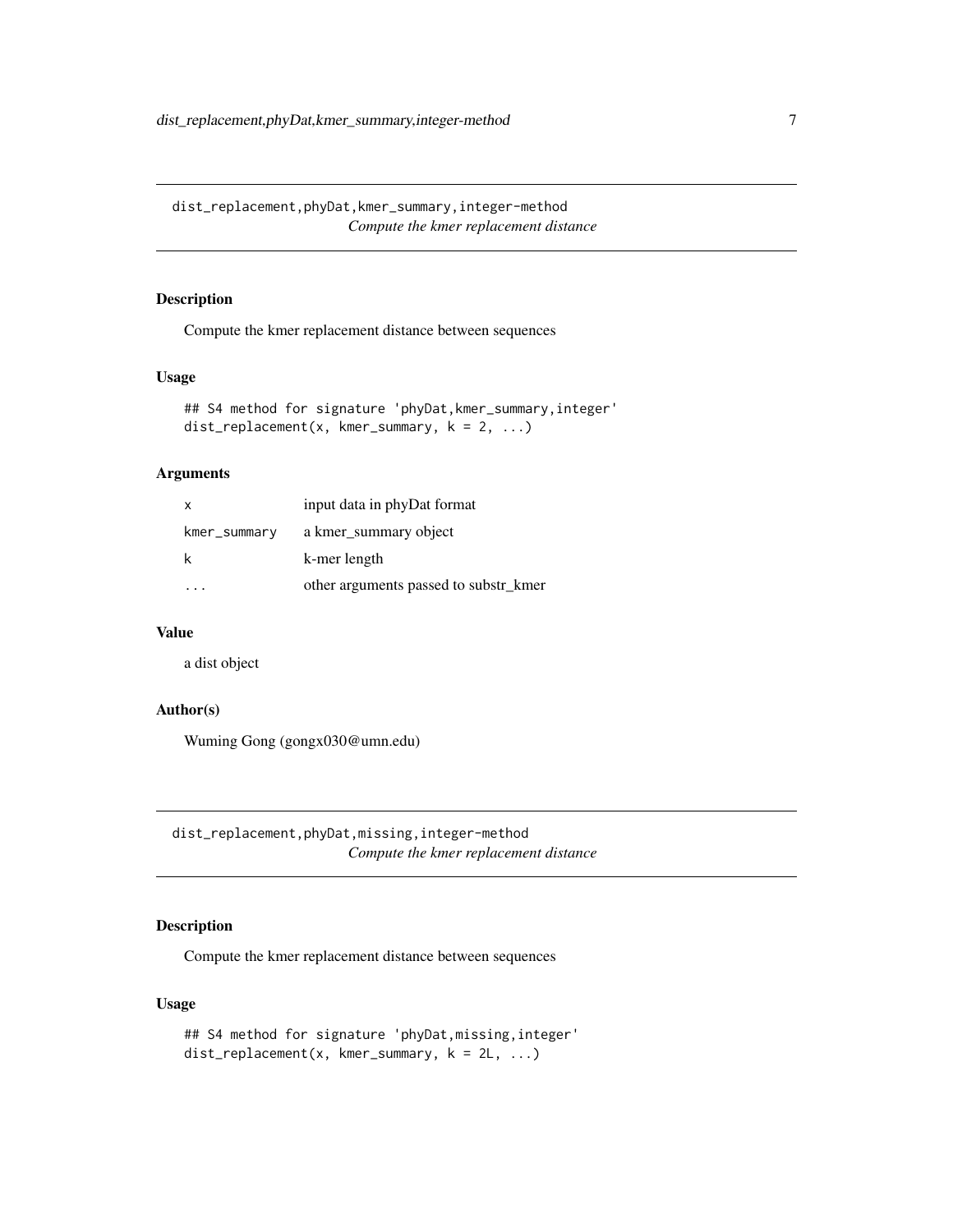# <span id="page-7-0"></span>Arguments

| x            | input data in phyDat format           |
|--------------|---------------------------------------|
| kmer_summary | a kmer summary object                 |
|              | k-mer length                          |
|              | other arguments passed to substr_kmer |

# Value

a dist object

#### Author(s)

Wuming Gong (gongx030@umn.edu)

dist\_weighted\_hamming *Generic function for dist\_weighted\_hamming*

#### Description

Generic function for dist\_weighted\_hamming

#### Usage

```
dist_weighted_hamming(x, wVec, ...)
```
# Arguments

| $\mathsf{x}$ | a sequence object     |
|--------------|-----------------------|
| wVec         | weight vector         |
| .            | additional parameters |

dist\_weighted\_hamming,phyDat,numeric-method *dist\_weighted\_hamming*

# Description

implementation of weighted hamming algorithm

#### Usage

```
## S4 method for signature 'phyDat,numeric'
dist_weighted_hamming(x, wVec, dropout = FALSE)
```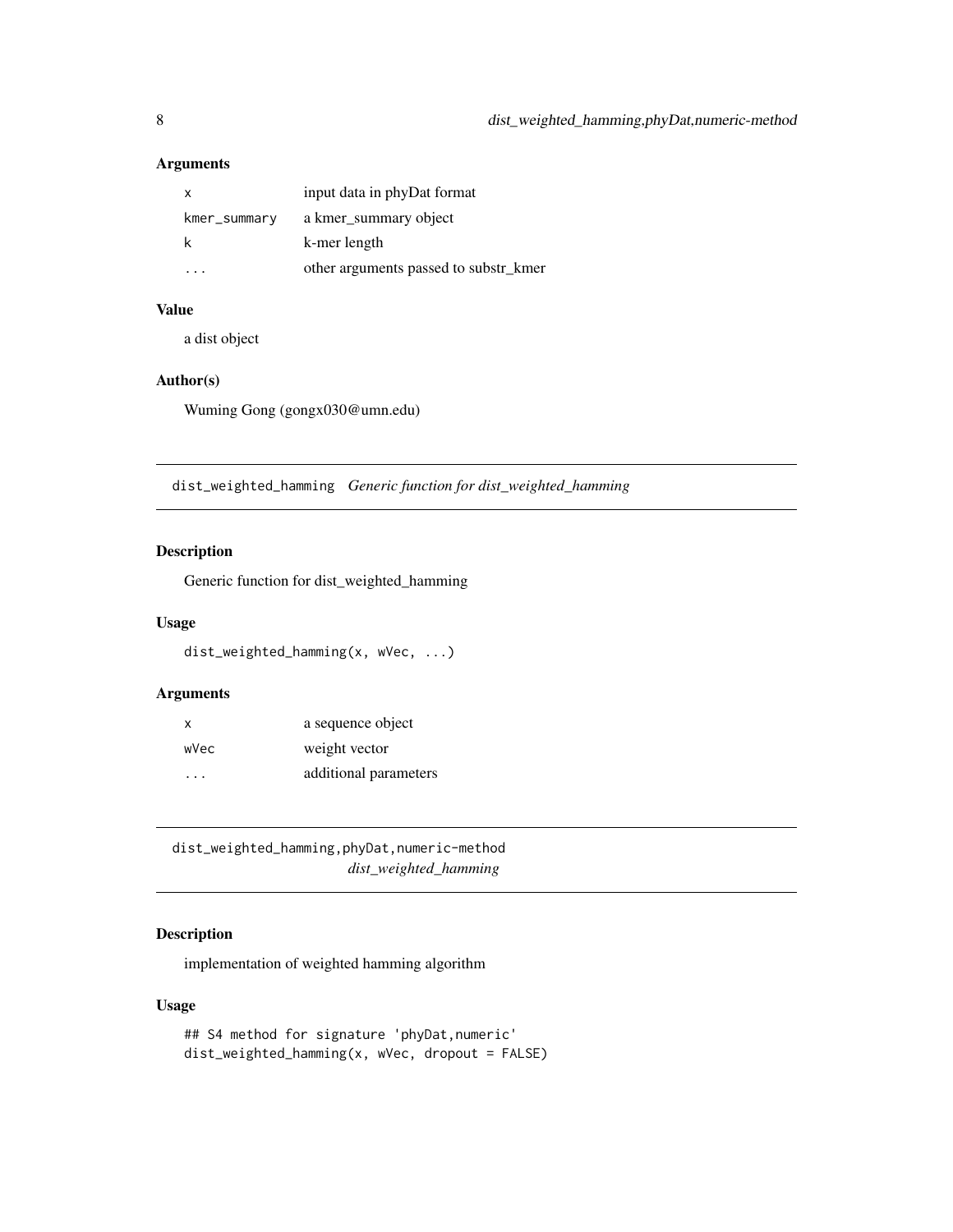#### **Arguments**

| $\mathsf{X}$ | Sequence object of 'phyDat' type.                                               |
|--------------|---------------------------------------------------------------------------------|
| wVec         | Weight vector for the calculation of weighted hamming distance                  |
| dropout      | Different weighting strategy is taken to consider interval dropout with dropout |
|              | $=$ 'TRUE'. Default is, dropout $=$ 'FALSE'.                                    |

#### Value

Calculated distance matrix of input sequences. The result is a 'dist' class object.

#### Author(s)

Il-Youp Kwak

#### Examples

```
library(DCLEAR)
library(phangorn)
library(ape)
set.seed(1)
mu_d1 = c( 30, 20, 10, 5, 5, 1, 0.01, 0.001)
mu_d1 = mu_d1/sum(mu_d1)simn = 10 # number of cell samples
m = 10 ## number of targets
sD = sim\_seqdata(sim_n = simn, m = m, mu_d = 0.03,d = 12, n_s = length(mu_d1), outcome_prob = mu_d1, p_d = 0.005)
## RF score with hamming distance
D_hm = dist.hamming(sD$seqs)
tree_hm = NJ(D_hm)RF.dist(tree_hm, sD$tree, normalize = TRUE)
## RF score with weighted hamming
InfoW = -log(mu_d1)Infow[1:2] = 1Infow[3:7] = 4.5D_wh = dist_weighted_hamming(sD$seqs, InfoW, dropout = FALSE)
tree_wh = NJ(D_wh)RF.dist(tree_wh, sD$tree, normalize = TRUE)
## RF score with weighted hamming, cosidering dropout situation
nflow = -log(mu_d1)Infow[1] = 1Infow[2] = 12Infow[3:7] = 3D_wh2 = dist_weighted_hamming(sD$seqs, InfoW, dropout = TRUE)
tree_wh2= NJ(D_wh2)
RF.dist(tree_wh2, sD$tree, normalize = TRUE)
```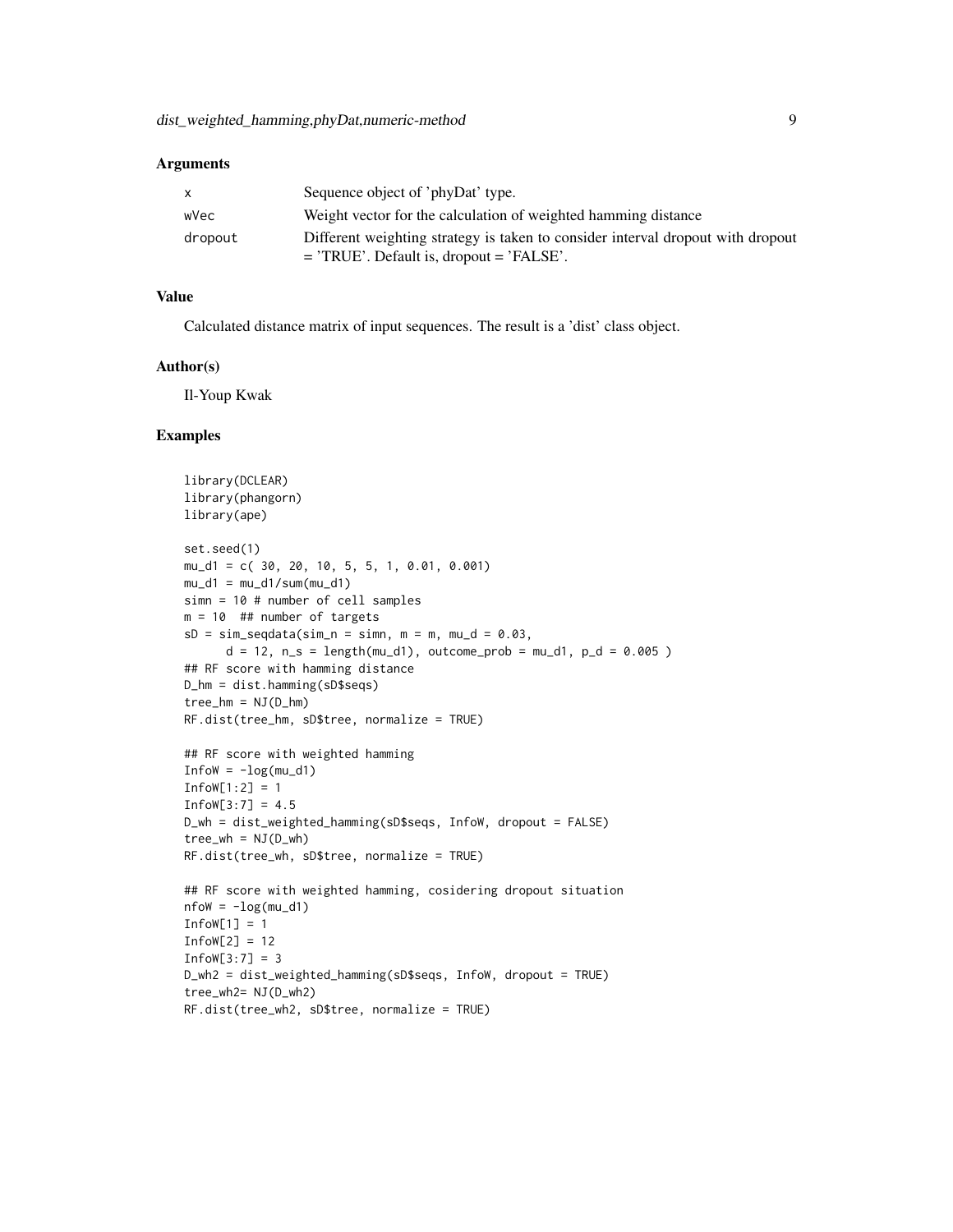<span id="page-9-0"></span>

# Description

Generic function for downsample

#### Usage

downsample(x, ...)

# Arguments

| x       | a data object         |
|---------|-----------------------|
| $\cdot$ | additional parameters |

downsample,igraph-method

*downsample*

# Description

Sample a lineage tree

# Usage

## S4 method for signature 'igraph' downsample(x,  $n = 10L, ...$ )

# Arguments

| $\mathsf{x}$ | a igraph object                                  |
|--------------|--------------------------------------------------|
| n            | number of leaves (tips) in the down-sampled tree |
| $\cdot$      | additional parameters                            |

#### Value

a phylo object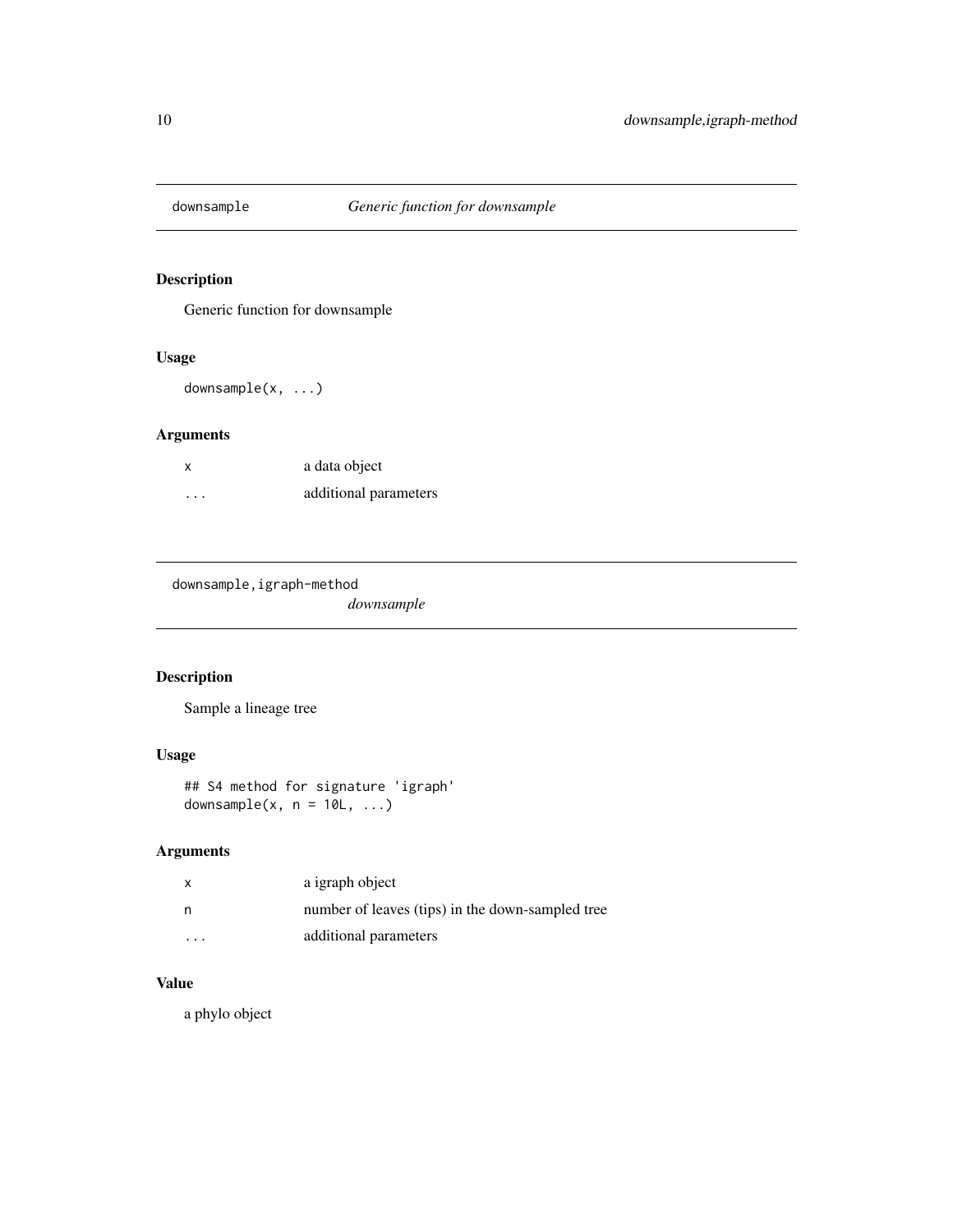<span id="page-10-0"></span>downsample,lineage\_tree-method *downsample*

#### Description

Sample a lineage tree

#### Usage

## S4 method for signature 'lineage\_tree' downsample(x,  $n = 10L, ...$ )

#### Arguments

| $\mathsf{x}$            | a lineage_tree object                            |
|-------------------------|--------------------------------------------------|
| n                       | number of leaves (tips) in the down-sampled tree |
| $\cdot$ $\cdot$ $\cdot$ | additional parameters                            |

#### Value

a lineage\_tree object

get\_distance\_prior *get\_distance\_prior*

# Description

prior distribution of distance

#### Usage

```
get_distance_prior(x)
```
#### Arguments

x a kmer\_summary object

#### Value

a probabilistic vector of the distribution of nodal distances

#### Author(s)

Wuming Gong (gongx030@umn.edu)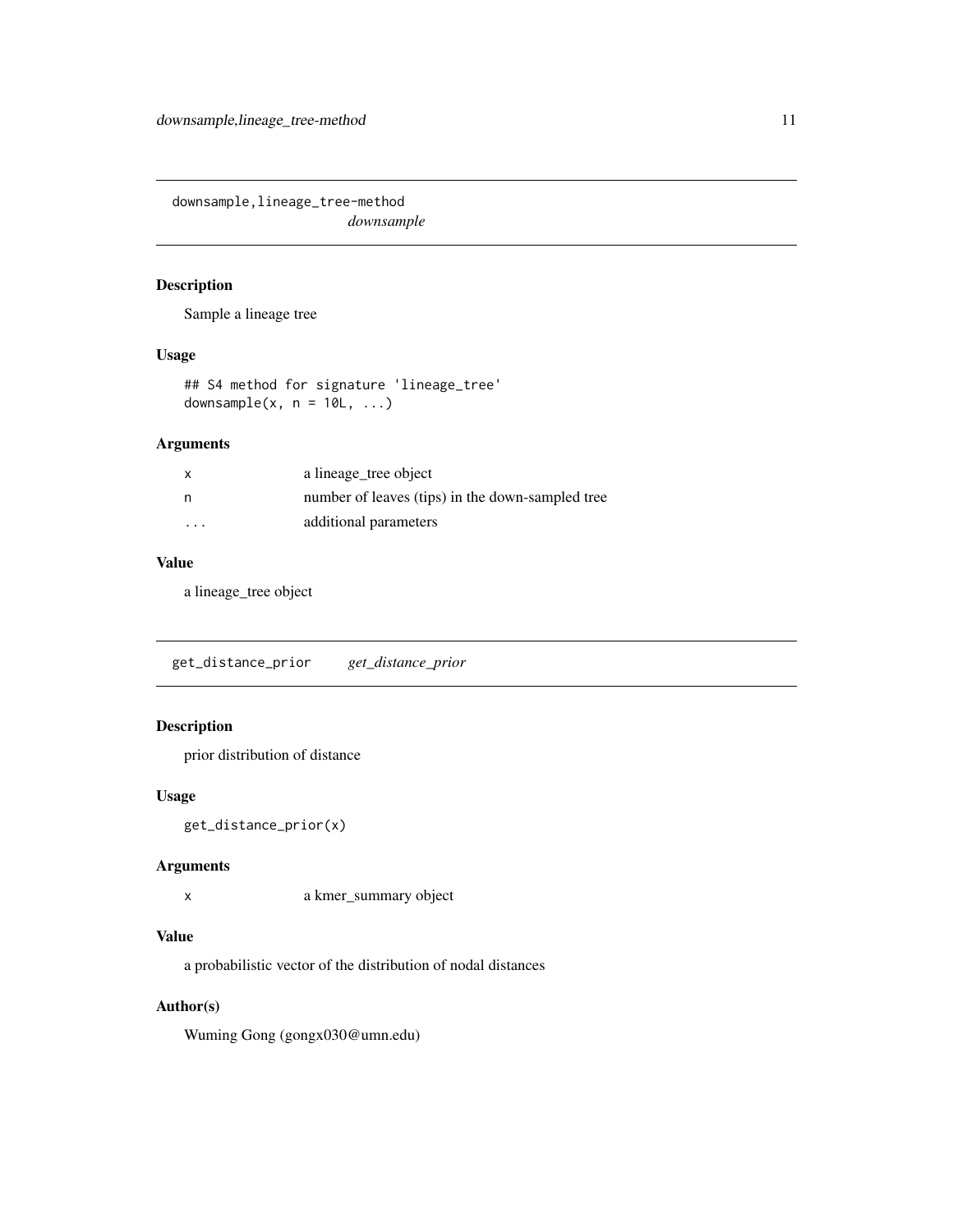<span id="page-11-0"></span>

# Description

Generic function for get\_leaves

#### Usage

get\_leaves(x, ...)

#### Arguments

| X                       | a lineage_tree object |
|-------------------------|-----------------------|
| $\cdot$ $\cdot$ $\cdot$ | additional parameters |

get\_leaves,lineage\_tree-method *get\_leaves*

# Description

Get the leaf sequences

#### Usage

## S4 method for signature 'lineage\_tree' get\_leaves(x, ...)

#### Arguments

| $\times$ | a lineage_tree object |
|----------|-----------------------|
| $\cdots$ | additional parameters |

# Value

a phyDat object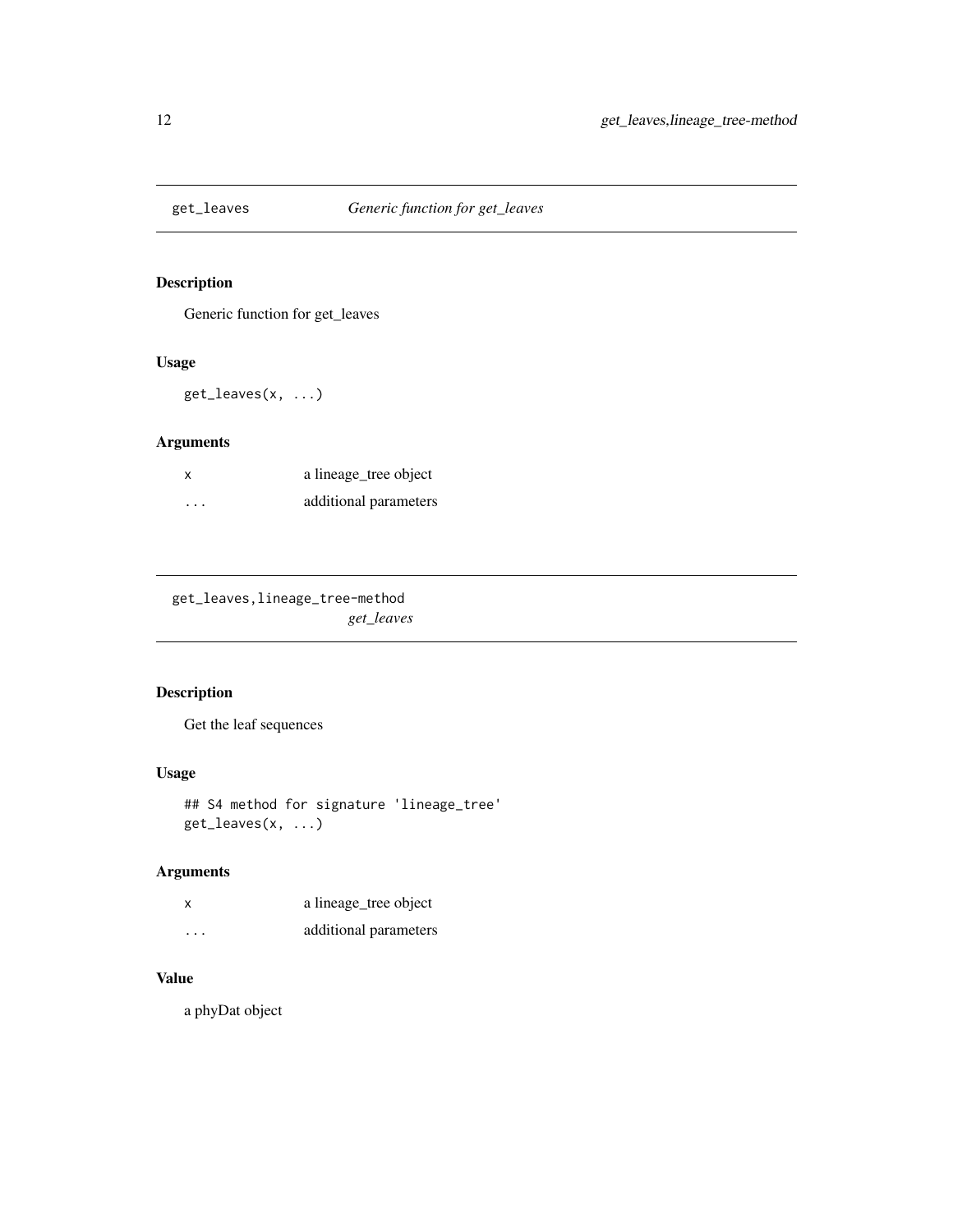<span id="page-12-0"></span>get\_node\_names *get\_node\_names*

#### Description

Convenient function for get node names

#### Usage

get\_node\_names(x)

#### Arguments

x node id

#### Value

node names

# Author(s)

Wuming Gong (gongx030@umn.edu)

```
get_replacement_probability
```
*get\_replacement\_probability*

#### Description

Compute p(A,B|d), the conditional probability of seeing a replacement of from kmer A to B or vice versa

#### Usage

```
get_replacement_probability(x)
```
#### Arguments

x a kmer\_summary object

#### Value

an 3D probabilistic array (kmers by kmers by distances)

#### Author(s)

Wuming Gong (gongx030@umn.edu)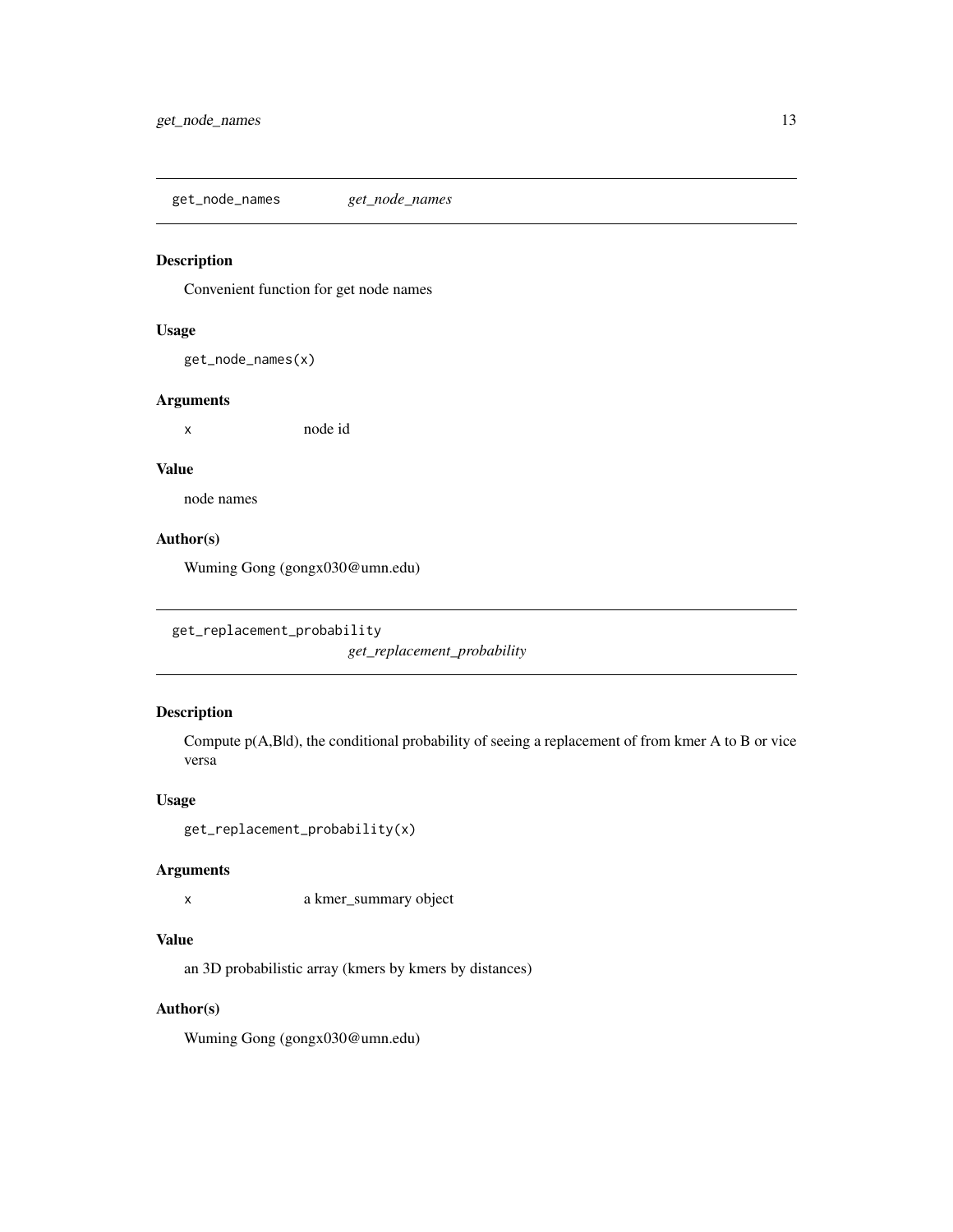<span id="page-13-0"></span>get\_transition\_probability

*get\_transition\_probability*

#### Description

Compute p(A,X|B,Y,d), the conditional probability of seeing a replacement from A to B given the previous replacement B from Y at nodal distance d

#### Usage

get\_transition\_probability(x)

#### Arguments

x a kmer\_summary object

#### Value

an 3D probabilistic array (kmers by kmers by distances)

#### Author(s)

Wuming Gong (gongx030@umn.edu)

lineages *Lineage data*

#### Description

Lineage data

#### Usage

```
data(lineages)
```
### Format

An object of class list of length 100.

#### Examples

data(lineages)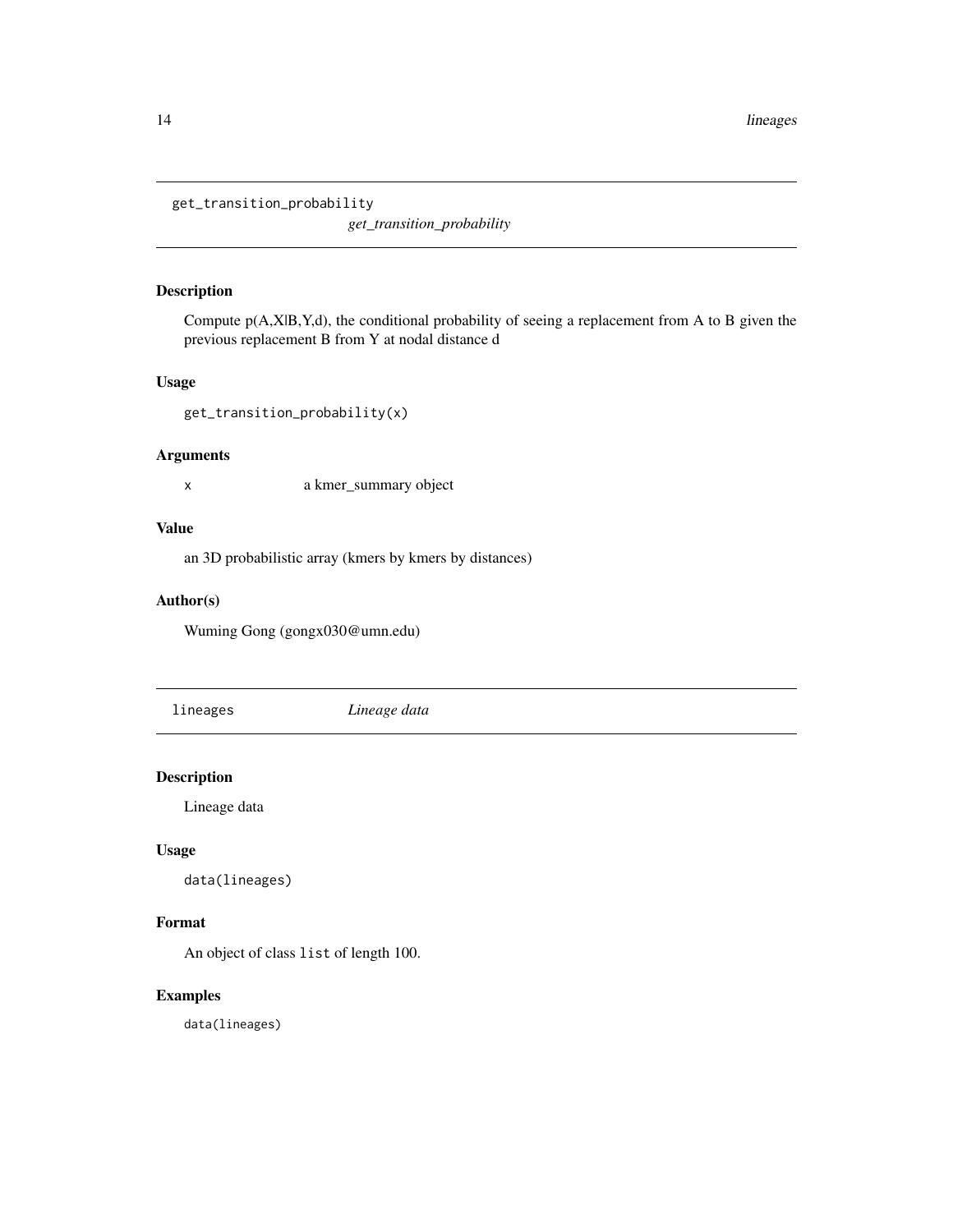<span id="page-14-0"></span>positional\_mutation\_prob

*positional\_mutation\_prob*

# Description

Convenient function for get node names

#### Usage

positional\_mutation\_prob(x, config)

#### Arguments

| x      | a phyDat object              |
|--------|------------------------------|
| config | a lineage_tree_config object |

### Value

a positional mutation probability matrix

process\_sequence *Generic function for process\_sequence*

#### Description

Generic function for process\_sequence

#### Usage

```
process_sequence(x, ...)
```

| x                       | a sequence object     |
|-------------------------|-----------------------|
| $\cdot$ $\cdot$ $\cdot$ | additional parameters |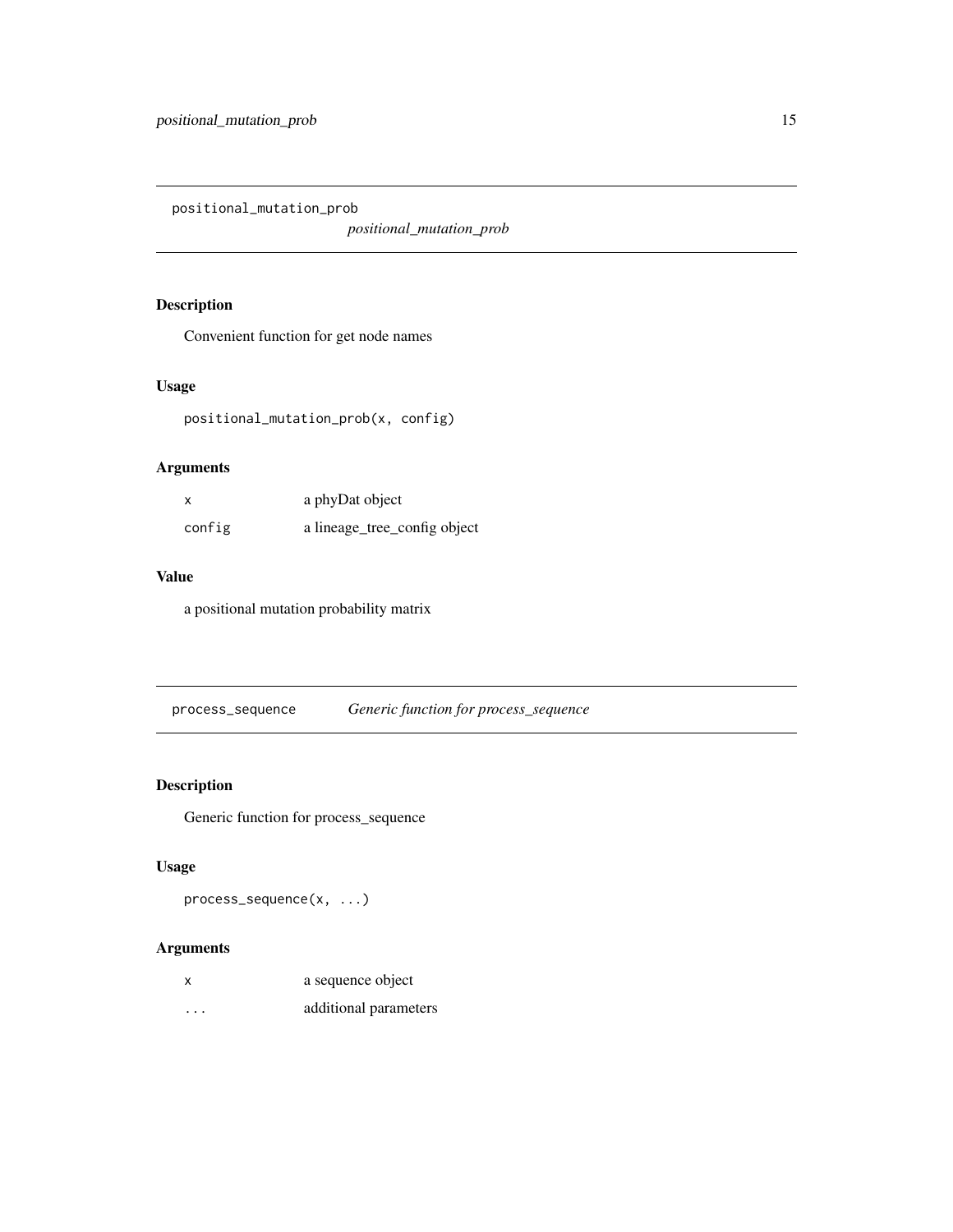<span id="page-15-0"></span>process\_sequence,phyDat-method

*Process sequences*

# Description

Process sequences

# Usage

## S4 method for signature 'phyDat' process\_sequence(x, division = 16L)

#### Arguments

| x        | input data in phyDat format   |
|----------|-------------------------------|
| division | cell divisions (default: 16L) |

# Value

a 'lineage\_tree\_config' object

# Author(s)

Wuming Gong (gongx030@umn.edu)

prune *Generic function for prune*

# Description

Generic function for prune

#### Usage

 $prune(x, \ldots)$ 

| x                       | a lineage_tree object |
|-------------------------|-----------------------|
| $\cdot$ $\cdot$ $\cdot$ | additional parameters |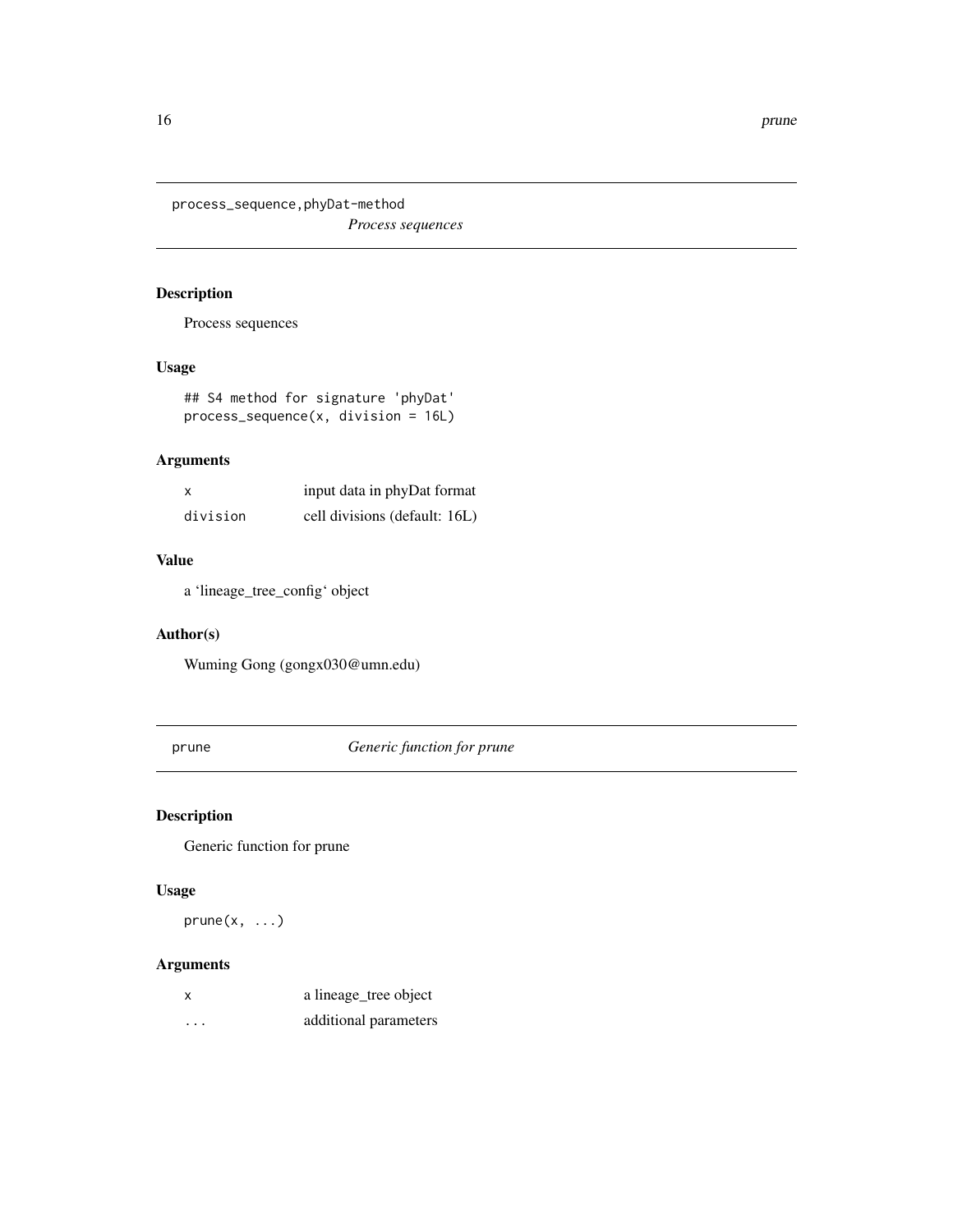<span id="page-16-0"></span>prune,igraph-method *prune*

#### Description

Trim a full lineage tree into phylogenetic tree

#### Usage

```
## S4 method for signature 'igraph'
prune(x, weighted = TRUE, ...)
```
# Arguments

|          | an igraph object                                    |
|----------|-----------------------------------------------------|
| weighted | whether or not keep the edge weight (default: TRUE) |
| $\cdots$ | additional parameters                               |

#### Value

an igraph object

```
prune,lineage_tree-method
                       prune
```
# Description

Trim a full lineage tree into phylogenetic tree

#### Usage

```
## S4 method for signature 'lineage_tree'
prune(x, \ldots)
```
#### Arguments

|          | a lineage_tree object                      |
|----------|--------------------------------------------|
| $\cdots$ | additional parameters passed to as_phylo() |

### Value

a lineage\_tree object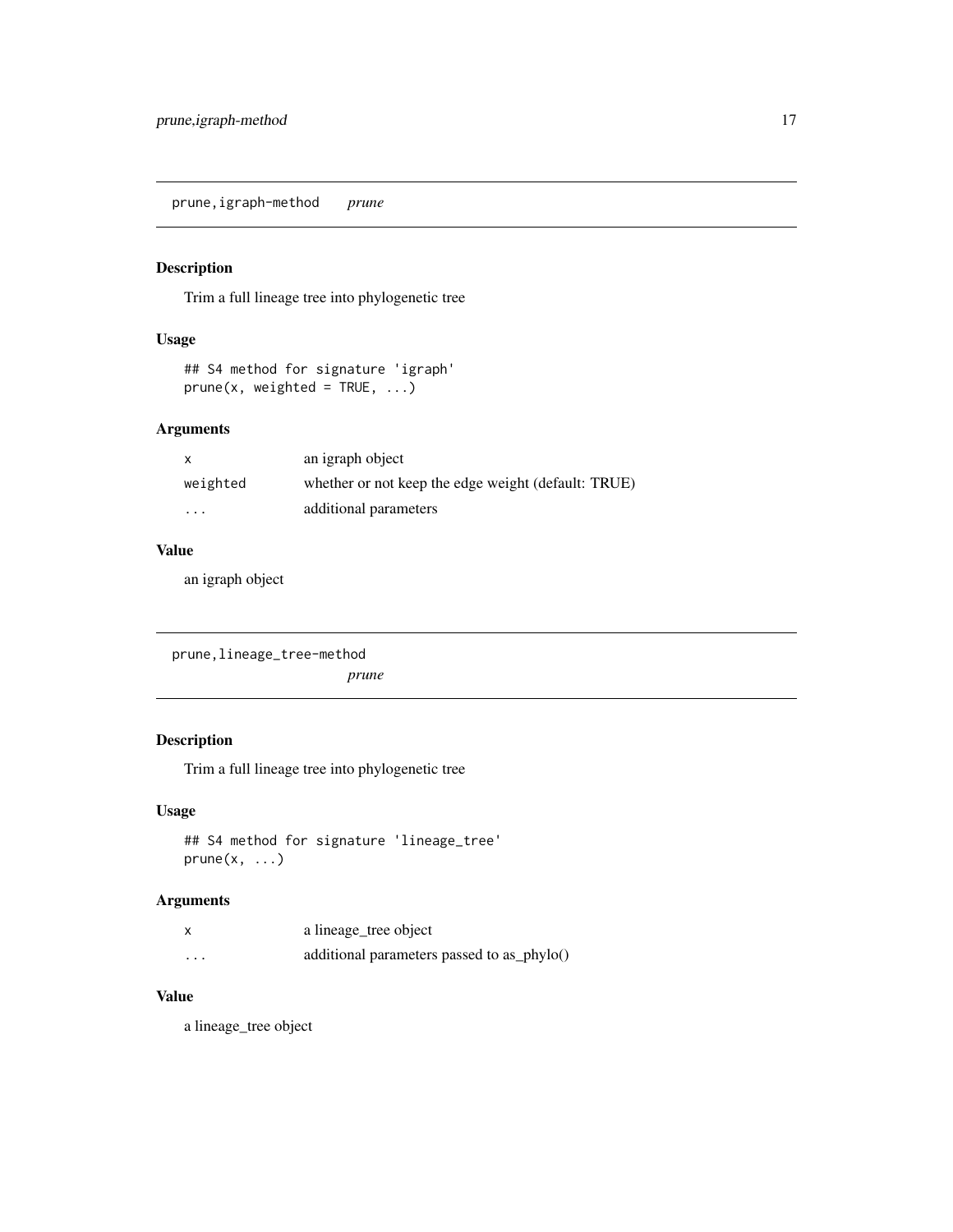<span id="page-17-0"></span>random\_tree *random\_tree*

#### Description

Simulate a random lineage tree

#### Usage

random\_tree(n\_samples, division = 16L)

#### Arguments

| n_samples | number of samples to simulate |
|-----------|-------------------------------|
| division  | number of cell division       |

# Value

a data frame

#### Author(s)

Wuming Gong (gongx030@umn.edu)

rbind,phyDat-method *rbind*

#### Description

Concatenate multiple phyDat objects

#### Usage

```
## S4 method for signature 'phyDat'
rbind(..., deparse.level = 1)
```
#### Arguments

| $\cdot$ $\cdot$ $\cdot$ | a list of phyDat objects        |
|-------------------------|---------------------------------|
| deparse.level           | see definition in generic rbind |

#### Value

a phyDat object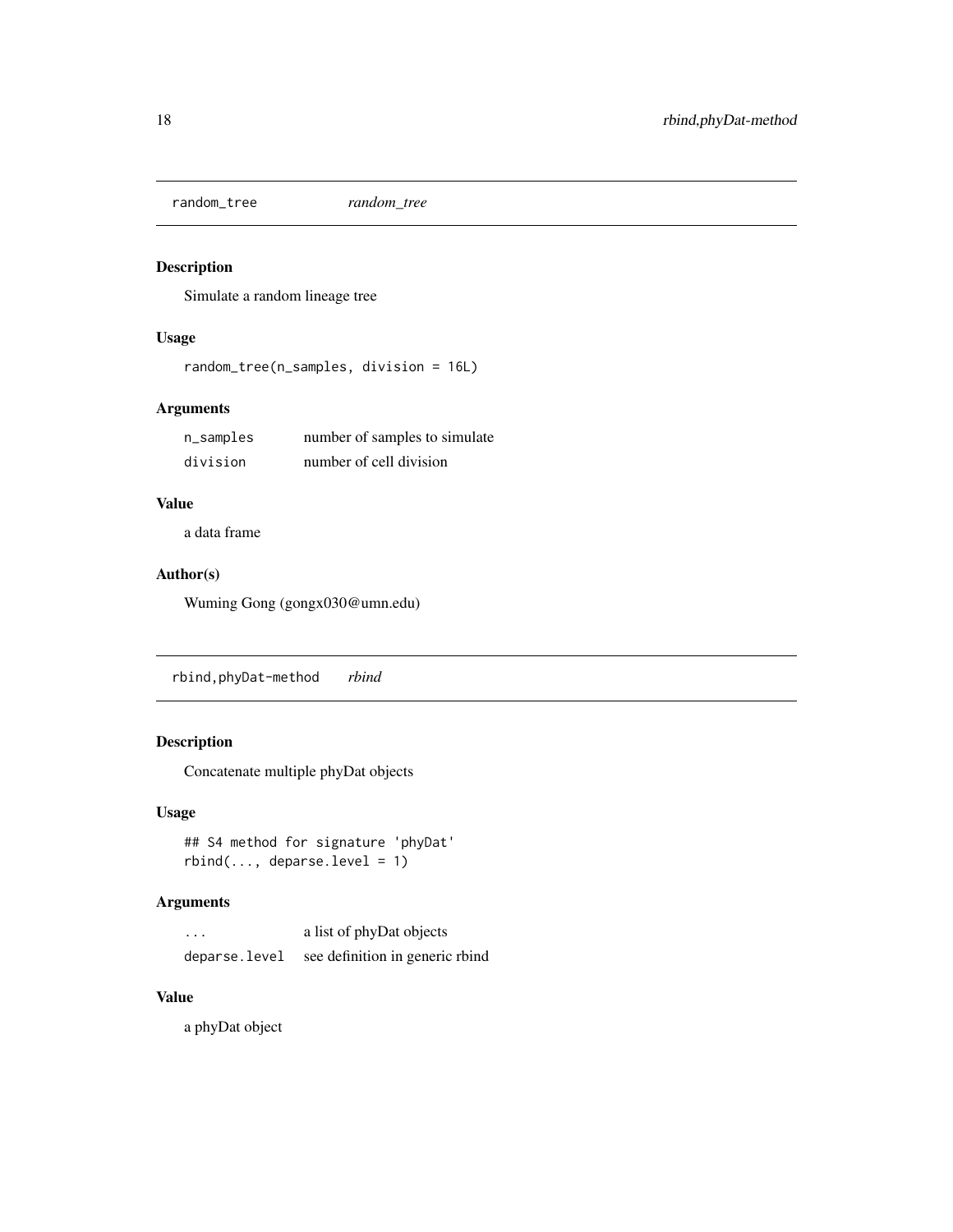<span id="page-18-0"></span>sample\_outcome\_prob *sample\_outcome\_prob*

#### Description

Sampling outcome probability based on a gamma distribution

#### Usage

```
sample_outcome_prob(config, num_states = 20L, shape = 0.1, scale = 2)
```
# Arguments

| config     | a lineage_tree_config object          |
|------------|---------------------------------------|
| num_states | number of states used in simulation.  |
| shape      | shape parameter in gamma distribution |
| scale      | scale parameter in gamma distribution |

#### Value

a probability vector for each alphabet

#### Author(s)

Wuming Gong (gongx030@umn.edu)

simulate *Generic function for simulate*

#### Description

Generic function for simulate

#### Usage

simulate(config, x, ...)

| config  | a lineage tree config object |
|---------|------------------------------|
| x       | a sequence object            |
| $\cdot$ | additional parameters        |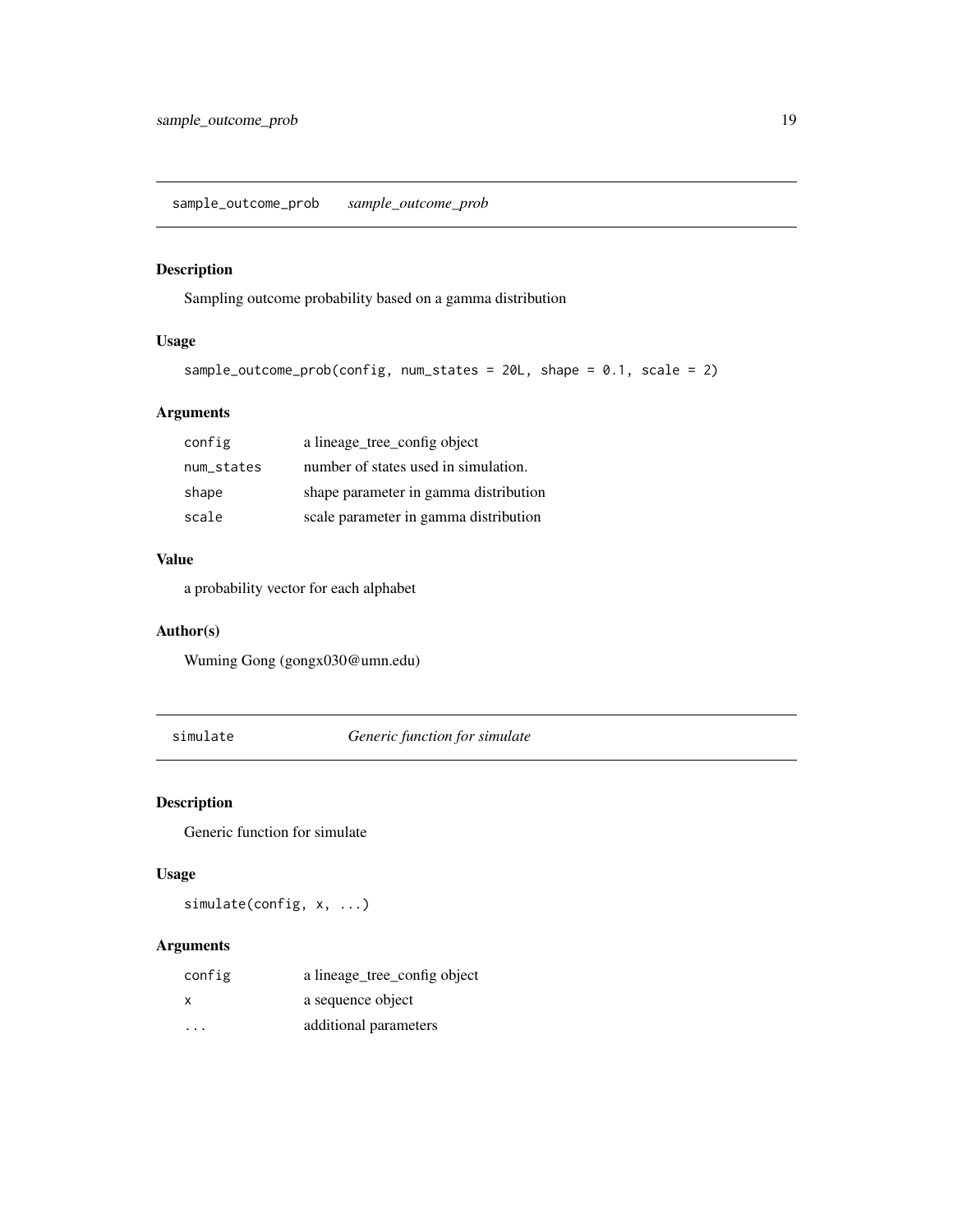<span id="page-19-0"></span>simulate,lineage\_tree\_config,missing-method *simulate*

#### Description

Simulate a cell lineage tree Adoped from https://github.com/elifesciences-publications/CRISPR\_recorders\_sims/blob/master.

#### Usage

```
## S4 method for signature 'lineage_tree_config,missing'
simulate(config, x, n_samples = 200, ...)
```
#### Arguments

| config    | simulation configuration; a lineage_tree_config object |
|-----------|--------------------------------------------------------|
| X         | missing                                                |
| n_samples | number of samples to simulate                          |
|           | additional parameters                                  |

#### Value

a lineage\_tree object

### Author(s)

Wuming Gong (gongx030@umn.edu)

simulate,lineage\_tree\_config,phyDat-method *simulate*

# Description

Simulate a cell lineage tree based on a set of sequences

#### Usage

```
## S4 method for signature 'lineage_tree_config,phyDat'
simulate(config, x, n\_samples = 200L, ...)
```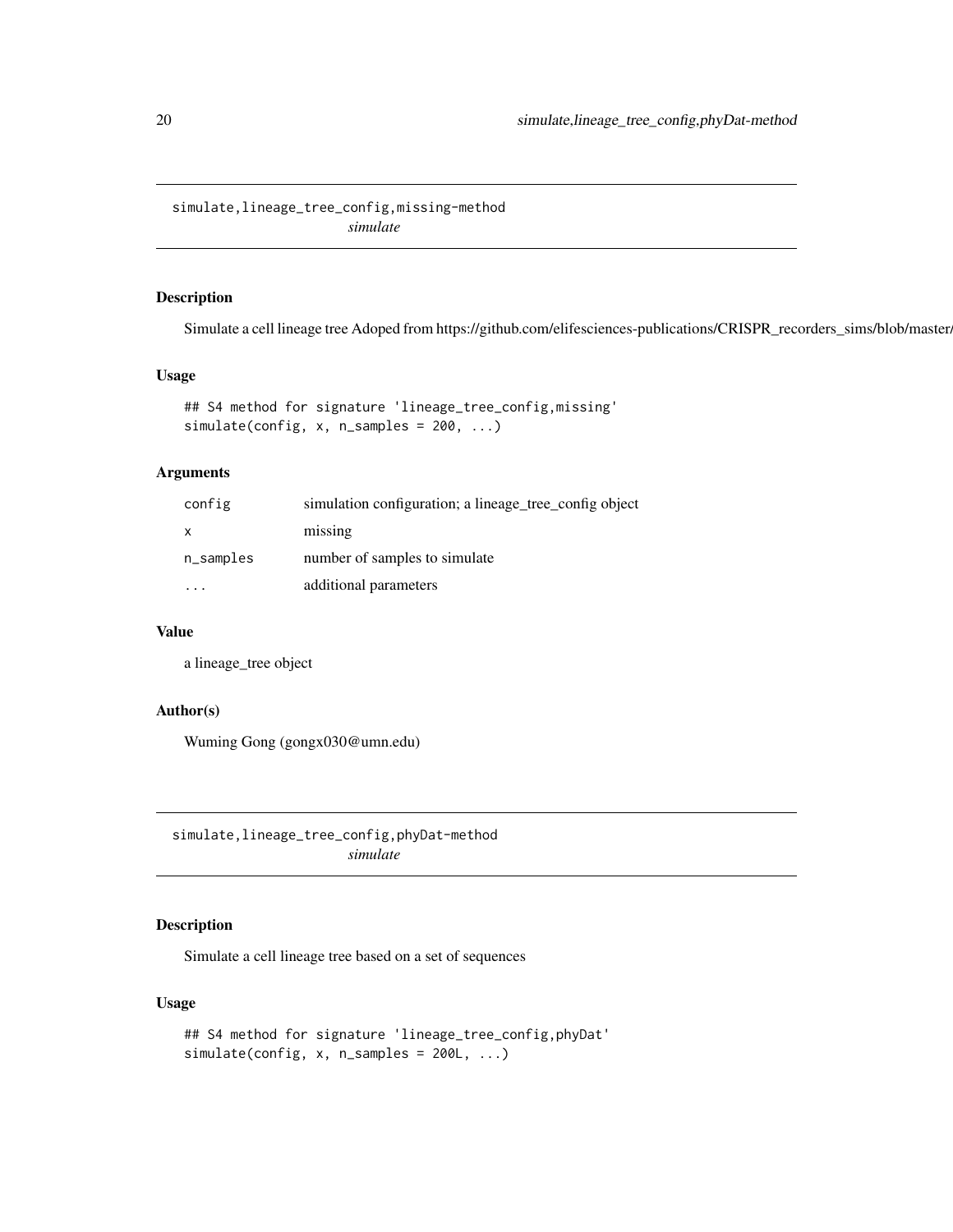#### <span id="page-20-0"></span>simulate\_core 21

# Arguments

| config       | simulation configuration; a lineage_tree_config object |
|--------------|--------------------------------------------------------|
| $\mathsf{x}$ | a sequence object                                      |
| n_samples    | number of samples to simulate                          |
|              | additional parameters                                  |

# Value

a lineage\_tree object

# Author(s)

Wuming Gong (gongx030@umn.edu)

simulate\_core *simulate\_core*

#### Description

Simulate a cell lineage tree Adoped from https://github.com/elifesciences-publications/CRISPR\_recorders\_sims/blob/master.

#### Usage

simulate\_core(config, mp = NULL, n\_samples = 200L, ...)

| config    | simulation configuration; a lineage_tree_config object |
|-----------|--------------------------------------------------------|
| mp        | site specific mutation probability                     |
| n_samples | number of samples to simulate                          |
|           | additional parameters                                  |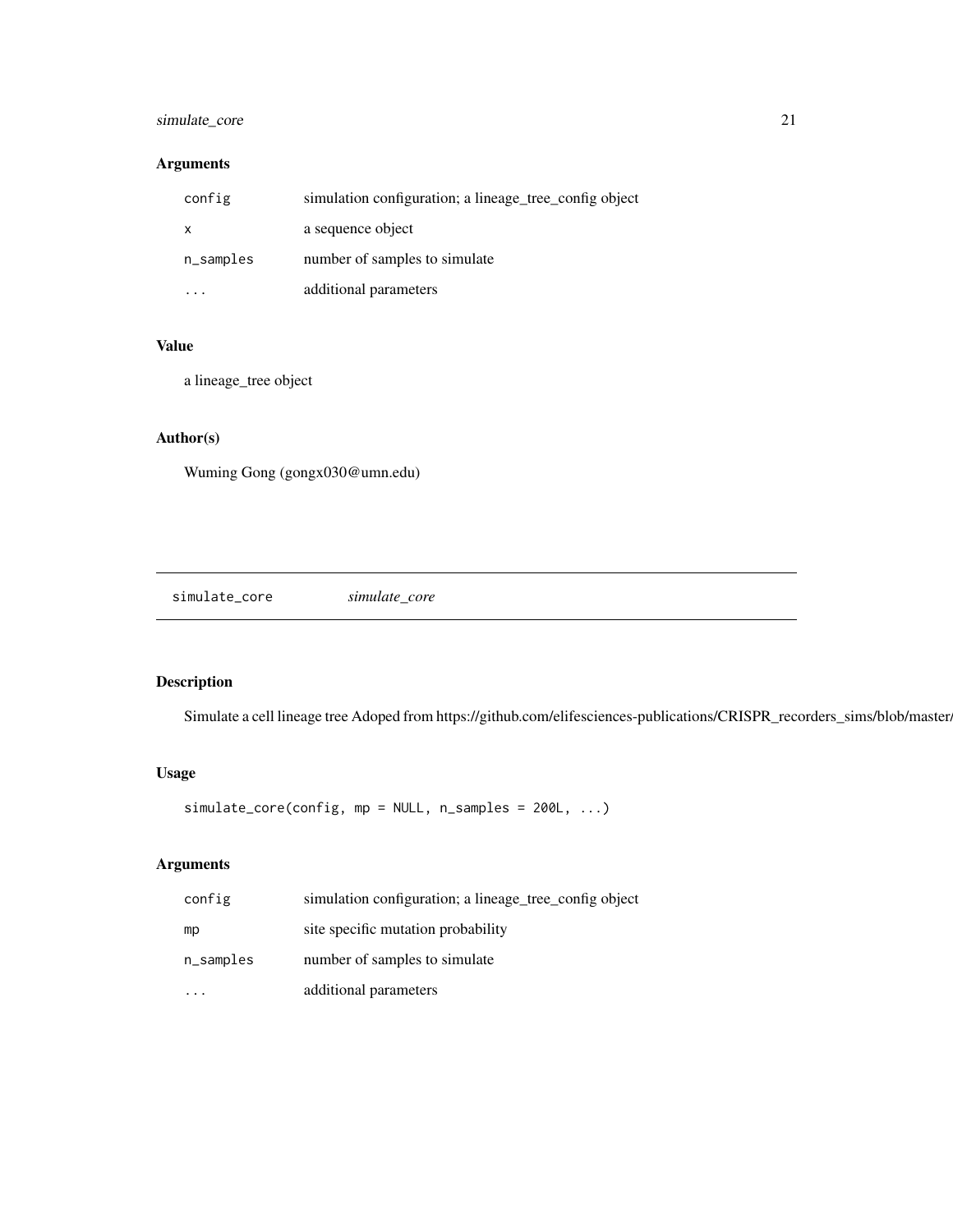<span id="page-21-0"></span>sim\_seqdata *sim\_seqdata*

#### Description

Generate singe cell barcode data set with tree shaped lineage information

# Usage

```
sim_seqdata(
  sim_n = 200,
  m = 200,
  mu_d = 0.03,
  d = 15,
  n_S = 23,
  outcome_prob = NULL,
  p_d = 0.003\mathcal{L}
```
#### Arguments

| $sim\_n$     | Number of cell samples to simulate.          |
|--------------|----------------------------------------------|
| m            | Number of targets.                           |
| mu_d         | Mutation rate. (a scalar or a vector)        |
| d            | Number of cell divisions.                    |
| $n_S$        | Number of possible outcome states            |
| outcome_prob | Outcome probability vector (default is NULL) |
| $p_d$        | Dropout probability                          |

# Value

The result is a list containing two objects, 'seqs' and 'tree'. The 'seqs' is 'phyDat' object of 'sim\_n' number of simulated barcodes corresponding to each cell, and The 'tree' is a 'phylo' object, a ground truth tree structure for the simulated data.

#### Author(s)

Il-Youp Kwak

#### Examples

```
library(DCLEAR)
library(phangorn)
library(ape)
```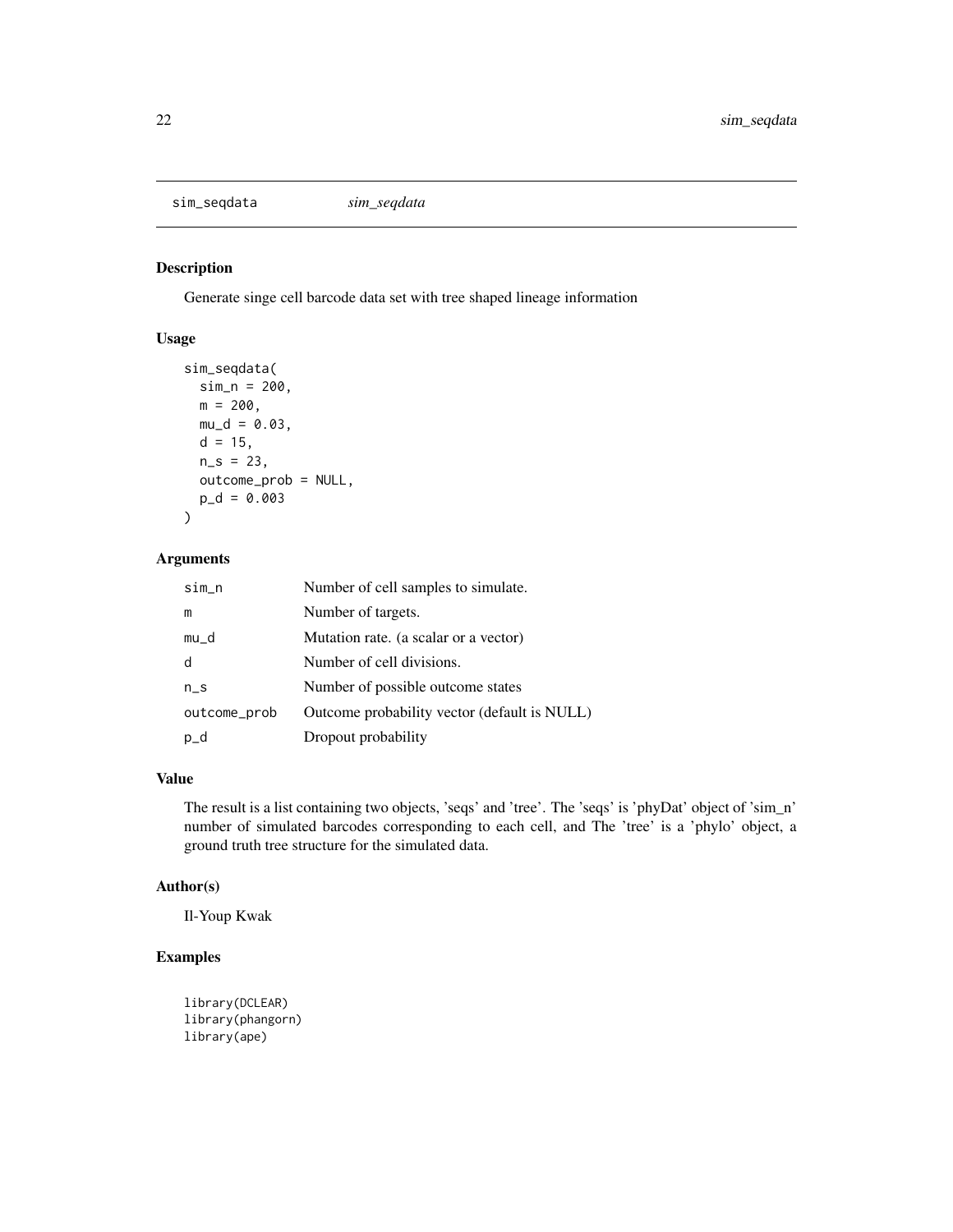<span id="page-22-0"></span>substr\_kmer 23

```
set.seed(1)
mu_d1 = c( 30, 20, 10, 5, 5, 1, 0.01, 0.001)
mu_d1 = mu_d1/sum(mu_d1)simn = 10 # number of cell samples
m = 10 ## number of targets
sD = sim\_seqdata(sim_n = simn, m = m, mu_d = 0.03,d = 12, n_s = length(mu_d1), outcome_prob = mu_d1, p_d = 0.005)
## RF score with hamming distance
D_hm = dist.hamming(sD$seqs)
tree_hm = NJ(D_hm)RF.dist(tree_hm, sD$tree, normalize = TRUE)
## RF score with weighted hamming
InfoW = -log(mu_d1)Infow[1:2] = 1Infow[3:7] = 4.5D_wh = dist_weighted_hamming(sD$seqs, InfoW, dropout=FALSE)
tree_wh = NJ(D_wh)RF.dist(tree_wh, sD$tree, normalize = TRUE)
## RF score with weighted hamming, cosidering dropout situation
nrow = -log(mu_d1)Infow[1] = 1InfoW[2] = 12
Infow[3:7] = 3D_wh2 = dist_weighted_hamming(sD$seqs, InfoW, dropout = TRUE)
tree_wh2= NJ(D_wh2)
RF.dist(tree_wh2, sD$tree, normalize = TRUE)
```
substr\_kmer *Generic function for substr\_kmer*

#### Description

Generic function for substr\_kmer

#### Usage

substr\_kmer(x, ...)

| x | a kmer object         |
|---|-----------------------|
| . | additional parameters |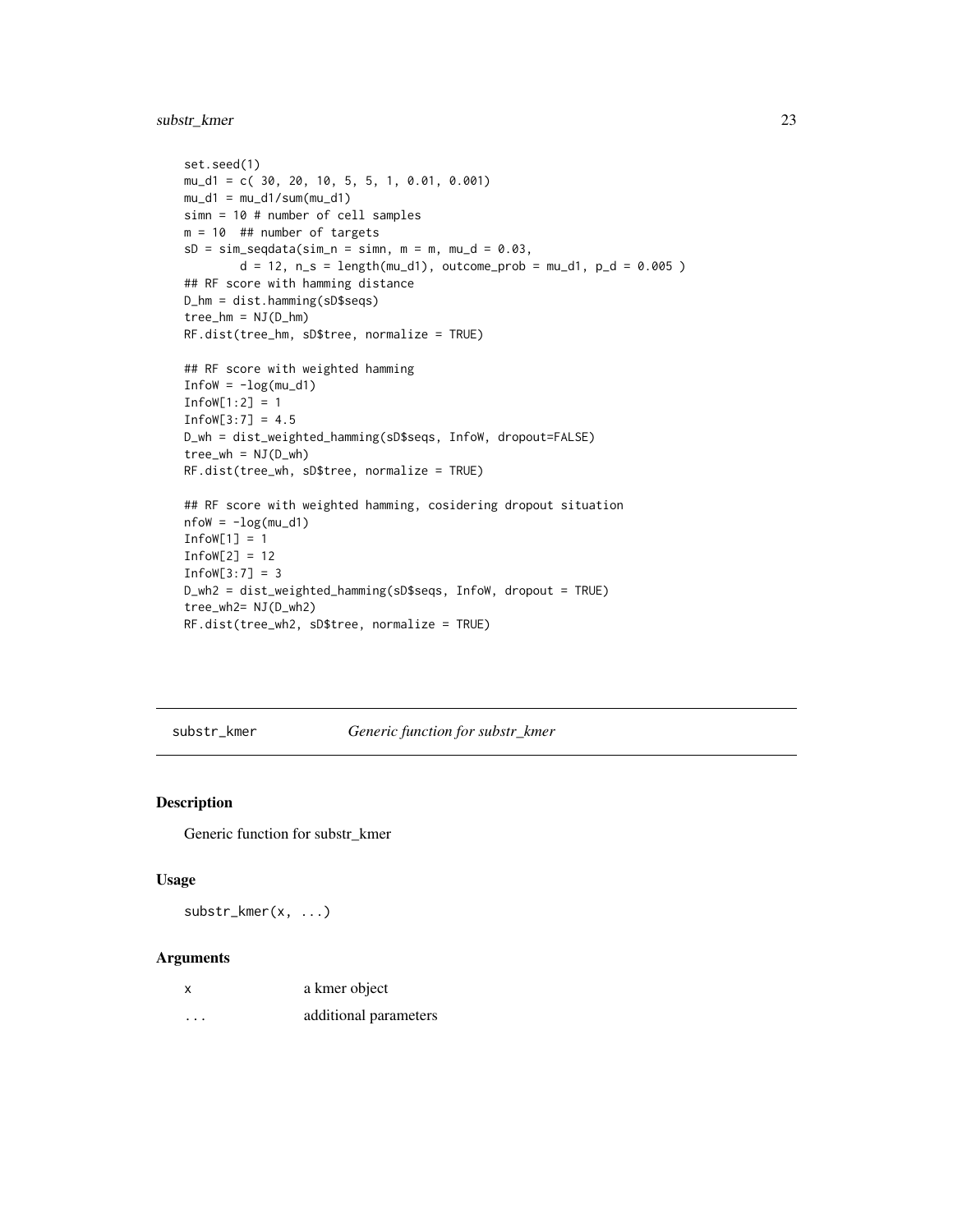<span id="page-23-0"></span>substr\_kmer,kmer\_summary-method *Subseting a kmer\_summary object*

# Description

Summarize the short k-mer summary from the long k-mer summary

#### Usage

```
## S4 method for signature 'kmer_summary'
substr_kmer(x, k = 2)
```
# Arguments

| a kmer_summary object    |
|--------------------------|
| k-mer length(default: 2) |

#### Value

a new kmer\_summary object

#### Author(s)

Wuming Gong (gongx030@umn.edu)

subtract *Generic function for subtract*

#### Description

Generic function for subtract

#### Usage

 $subtract(x, y, ...)$ 

| X | a lineage_tree object |
|---|-----------------------|
| y | a lineage_tree object |
|   | additional parameters |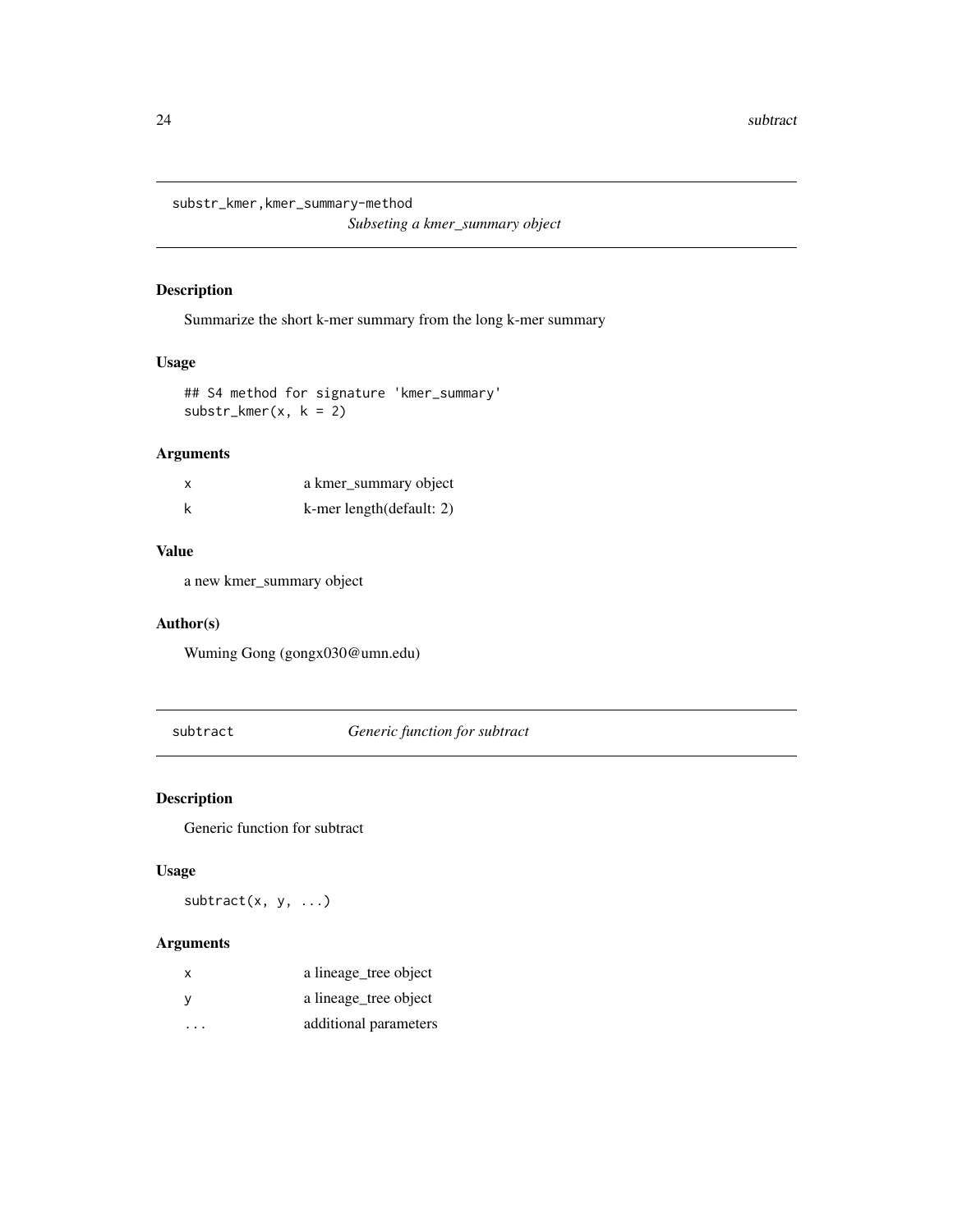<span id="page-24-0"></span>subtract,lineage\_tree,lineage\_tree-method *subtract*

#### Description

Subtract a subtree from a large tree

#### Usage

```
## S4 method for signature 'lineage_tree,lineage_tree'
subtract(x, y, ...)
```
# Arguments

| $\mathsf{x}$ | a lineage_tree object |
|--------------|-----------------------|
| - V          | a lineage tree object |
| .            | additional parameters |

# Value

a lineage\_tree object

subtree *Generic function for subtree*

# Description

Generic function for subtree

#### Usage

subtree(x, ...)

| X        | a lineage_tree object |
|----------|-----------------------|
| $\cdots$ | additional parameters |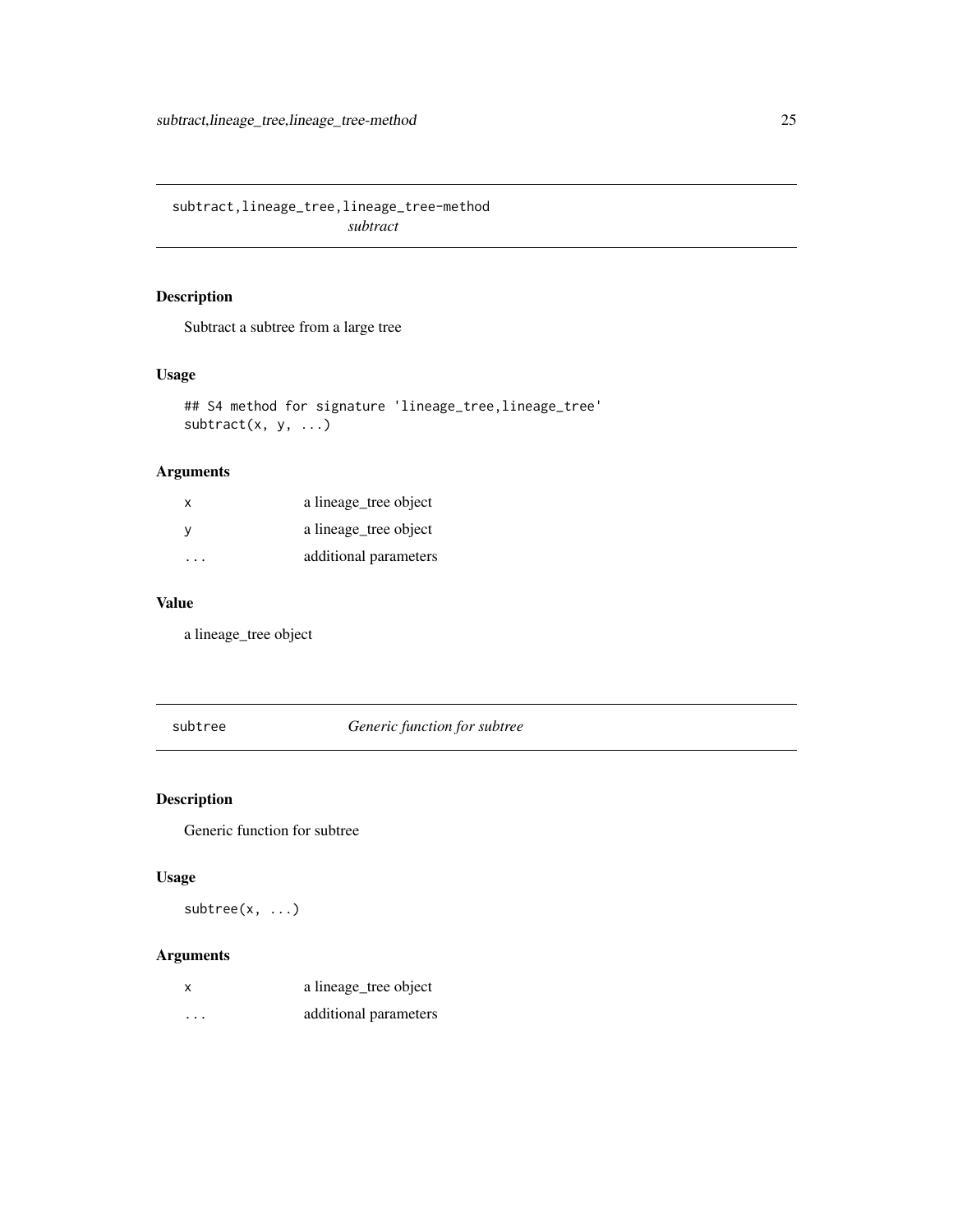<span id="page-25-0"></span>subtree,lineage\_tree-method *subtree*

# Description

Extract a subtree with specific leaves

#### Usage

```
## S4 method for signature 'lineage_tree'
subtree(x, leaves = NULL, ...)
```
#### Arguments

| x      | a lineage_tree object        |
|--------|------------------------------|
| leaves | leaves of the extracted tree |
| .      | additional parameters        |

#### Value

a lineage\_tree object

subtree,phylo-method *subtree*

# Description

Extract a subtree with specific leaves

#### Usage

```
## S4 method for signature 'phylo'
subtree(x, leaves = NULL, ...)
```
#### Arguments

| x      | a phylo object               |
|--------|------------------------------|
| leaves | leaves of the extracted tree |
| .      | additional parameters        |

# Value

a pylo object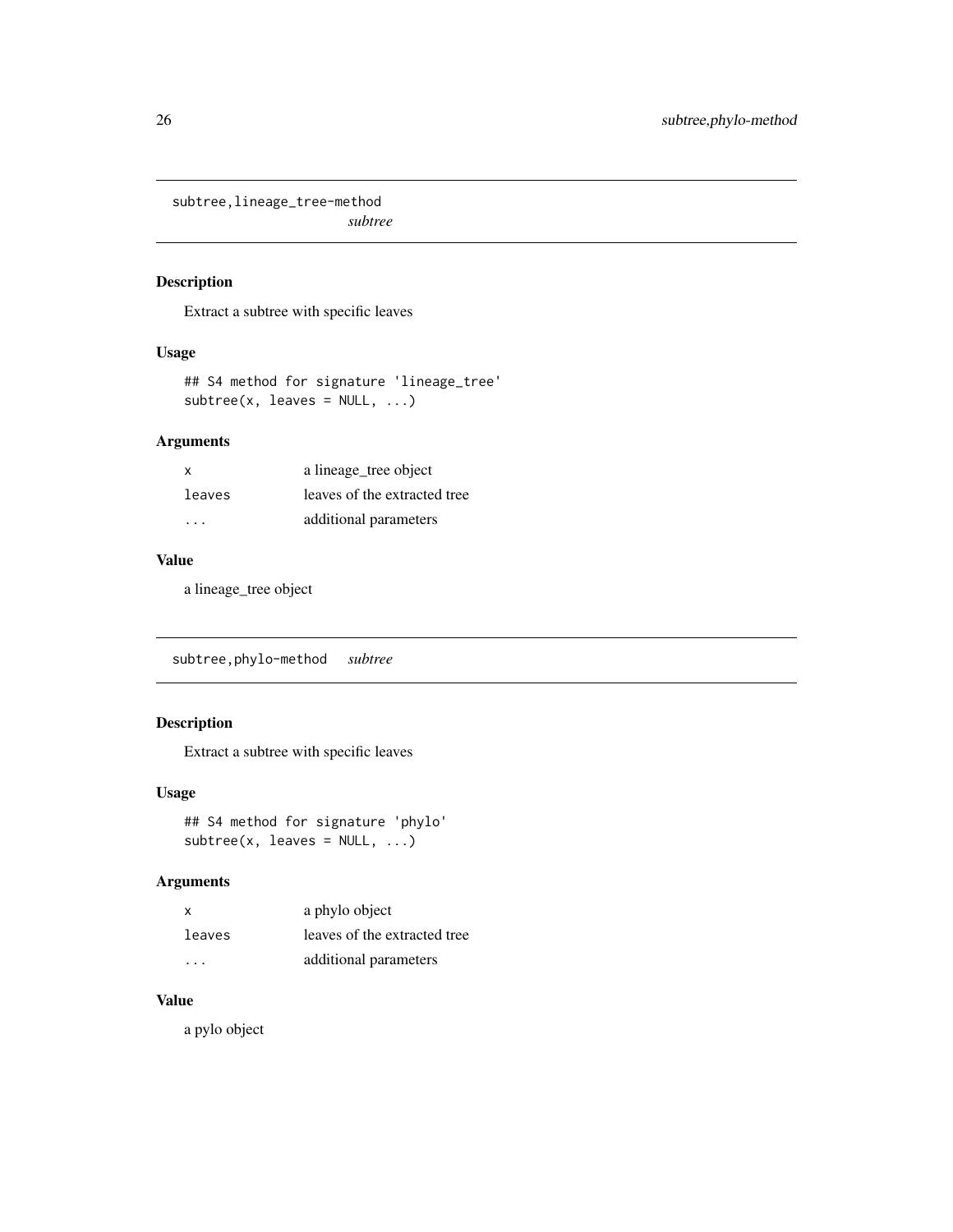<span id="page-26-0"></span>

#### Description

Generic function for summarize\_kmer

#### Usage

summarize\_kmer(x, ...)

#### Arguments

| $\boldsymbol{\mathsf{x}}$ | a sequence object     |
|---------------------------|-----------------------|
| .                         | additional parameters |

```
summarize_kmer,phyDat-method
```
*summarize\_kmer*

# Description

Summarize kmer distributions with input sequences

# Usage

```
## S4 method for signature 'phyDat'
summarize_kmer(
 x,
 division = 16L,
 k = 2,reps = 20L,
 n_samples = 200L,
 n_nodes = 100L,
 n_targets
)
```

| $\times$  | input data as a phyDat object |
|-----------|-------------------------------|
| division  | number of cell division       |
| k         | k-mer (default $= 2$ )        |
| reps      | number of simulated trees     |
| n_samples | number of samples to simulate |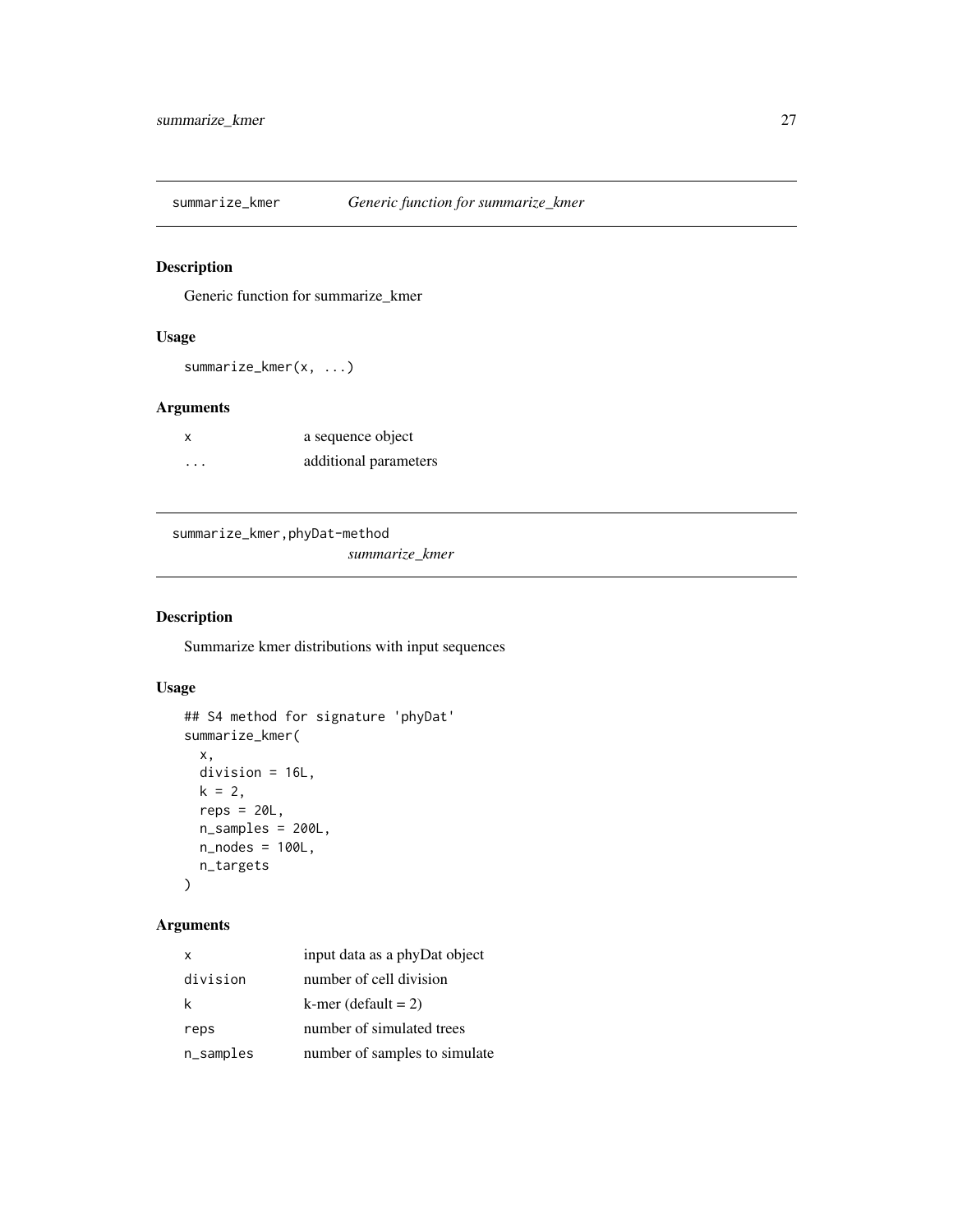<span id="page-27-0"></span>

| n nodes   | number of nodes to sample (including both leaves and internyal nodes)                            |
|-----------|--------------------------------------------------------------------------------------------------|
| n_targets | sequence length. If this argument is missing, the length of the input sequences<br>will be used. |

# Value

a kmer\_summary object

#### Author(s)

Wuming Gong (gongx030@umn.edu)

summarize\_kmer\_core *summarize\_kmer\_core*

#### Description

Summarize kmer distributions (core function)

#### Usage

```
summarize_kmer_core(
 k = 2,reps = 20L,
 n_samples = 200L,
 n_nodes = 100L,
 config = NULL
)
```
#### Arguments

| k         | k-mer (default $= 2$ )                                                |
|-----------|-----------------------------------------------------------------------|
| reps      | number of simulated trees                                             |
| n_samples | number of samples to simulate                                         |
| n_nodes   | number of nodes to sample (including both leaves and internval nodes) |
| config    | lineage tree configuration (a lineage_tree_config object)             |

### Value

a kmer\_summary object

#### Author(s)

Wuming Gong (gongx030@umn.edu)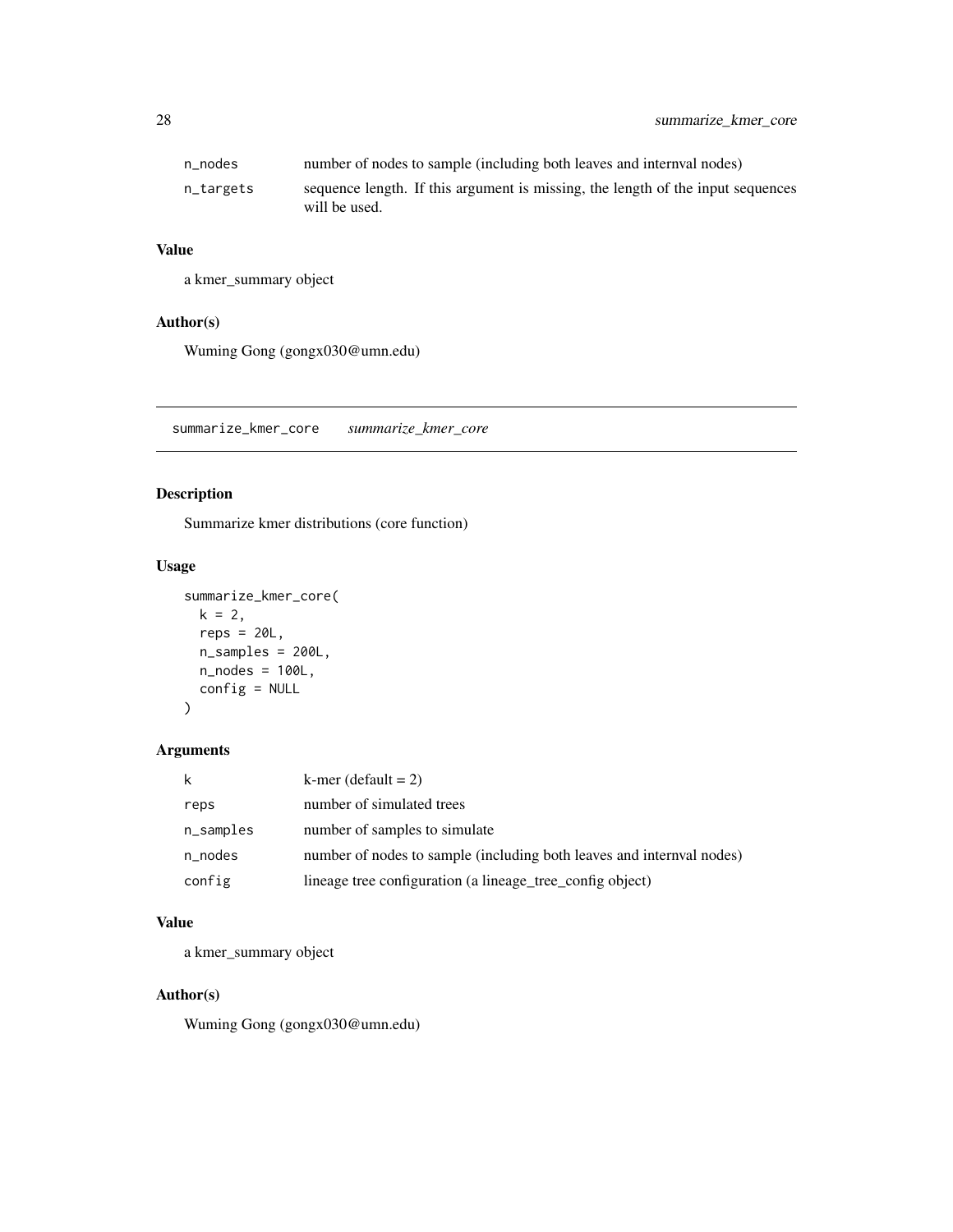<span id="page-28-0"></span>WH *WH*

#### Description

implementation of weighted hamming algorithm

# Usage

 $WH(x, Infow, dropout = FALSE)$ 

#### Arguments

| X       | Sequence object of 'phyDat' type.                                               |
|---------|---------------------------------------------------------------------------------|
| InfoW   | Weight vector for the calculation of weighted hamming distance                  |
| dropout | Different weighting strategy is taken to consider interval dropout with dropout |
|         | $=$ 'TRUE'. Default is, dropout $=$ 'FALSE'.                                    |

# Value

Calculated distance matrix of input sequences. The result is a 'dist' class object.

#### Author(s)

Il-Youp Kwak

#### Examples

```
set.seed(1)
library(phangorn)
mu_d1 = c( 30, 20, 10, 5, 5, 1, 0.01, 0.001)
mu_d1 = mu_d1/sum(mu_d1)simn = 10 # number of cell samples
m = 10 ## number of targets
sD = sim\_seqdata(sim_n = sim, m = m, mu_d = 0.03,d = 12, n_s = length(mu_d1), outcome_prob = mu_d1, p_d = 0.005)
## RF score with hamming distance
D_h = dist.hamming(sD$seqs)
tree_h= NJ(D_h)
RF.dist(tree_h, sD$tree, normalize = TRUE)
## RF score with weighted hamming
InfoW = -log(mu_d1)InfoW[1:2] = 1Infow[3:7] = 4.5D_wh = WH(sD$seqs, InfoW)
```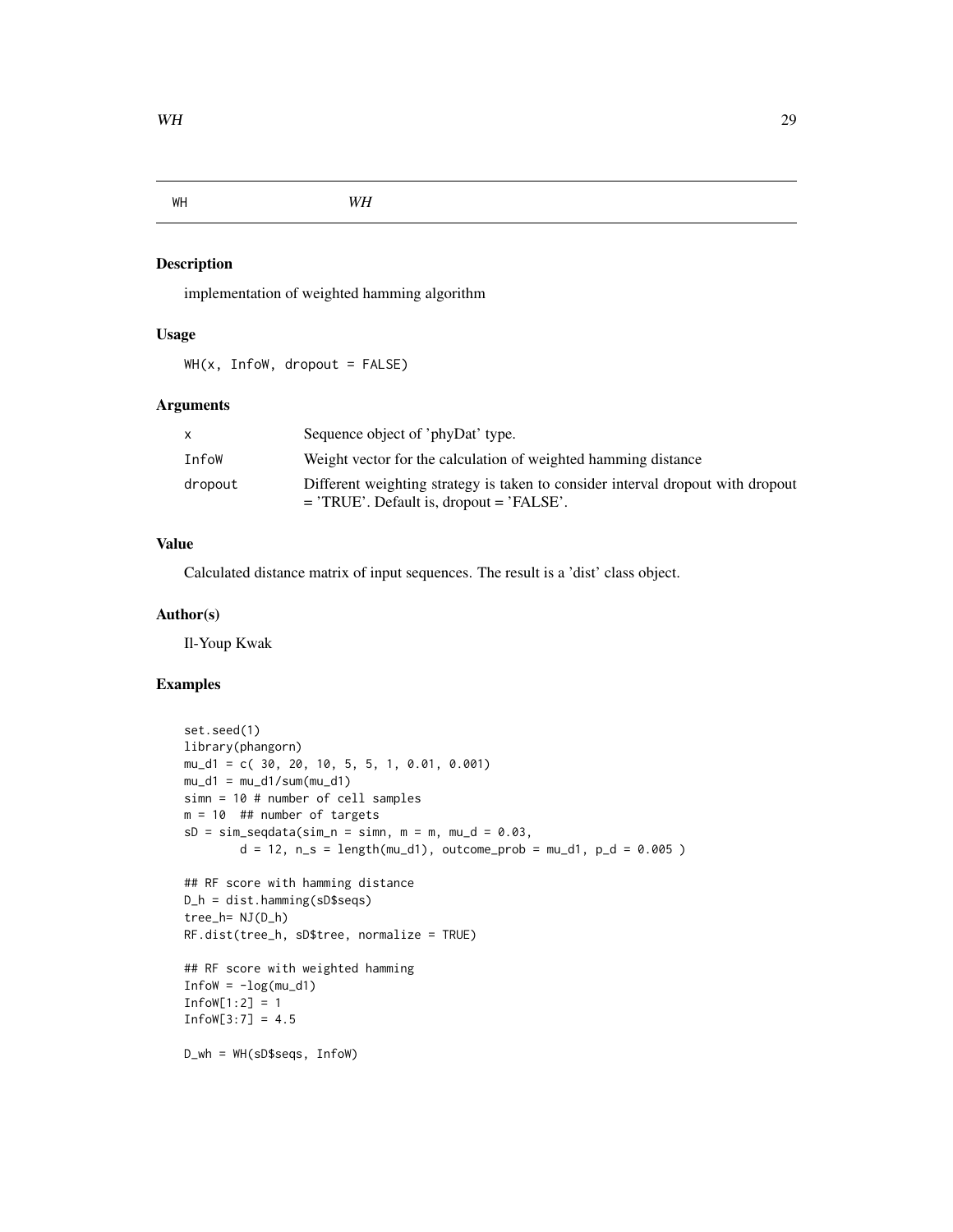#### <span id="page-29-0"></span>30 WH\_train

```
tree_wh= NJ(D_wh)
RF.dist(tree_wh, sD$tree, normalize = TRUE)
## RF score with weighted hamming, cosidering dropout situation
nflow = -log(mu_d1)Infow[1] = 1InfoW[2] = 12
Infow[3:7] = 3D_wh2 = WH(sD$seqs, InfoW, dropout=TRUE)
tree_wh2= NJ(D_wh2)
RF.dist(tree_wh2, sD$tree, normalize = TRUE)
```
#### WH\_train *Train weights for WH*

# Description

Train weights for WH and output weight vector

#### Usage

```
WH_L train(X, loc0 = 2, locDropout = 1, locMissing = FALSE)
```
#### Arguments

|            | a list of k number of input data, $X[[1]]$ $X[[k]]$ . The ith data have sequence<br>information as phyDat format in $X[[i]][[1]]$ , and tree information in $X[[i]][[2]]$<br>as phylo format. |
|------------|-----------------------------------------------------------------------------------------------------------------------------------------------------------------------------------------------|
| loc0       | weight location of initial state                                                                                                                                                              |
| locDropout | weight location of dropout state                                                                                                                                                              |
| locMissing | weight location of missing state, FALSE if there is no missing values                                                                                                                         |

#### Value

a weight vector

#### Author(s)

Il-Youp Kwak (ikwak2@cau.ac.kr)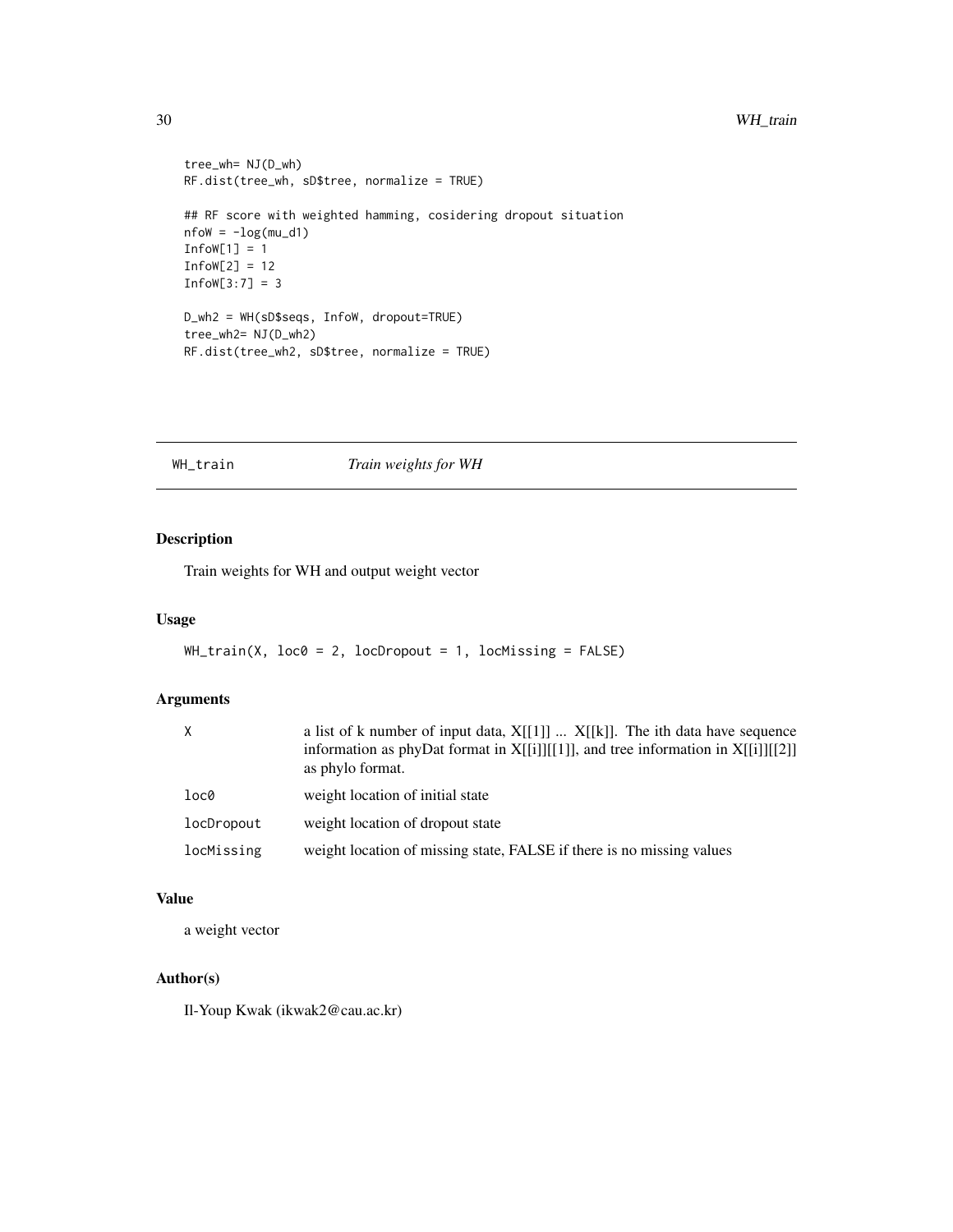<span id="page-30-0"></span>

# Description

Train weights for WH using the given data, and fit the distance matrix for a input sequence.

# Usage

WH\_train\_fit(x, X)

# Arguments

|    | input data in phyDat format                                                                                                                                                                   |
|----|-----------------------------------------------------------------------------------------------------------------------------------------------------------------------------------------------|
| X. | a list of k number of input data, $X[[1]]$ $X[[k]]$ . The ith data have sequence<br>information as phyDat format in $X[[i]][[1]]$ , and tree information in $X[[i]][[2]]$<br>as phylo format. |

# Value

a dist object

# Author(s)

Il-Youp Kwak (ikwak2@cau.ac.kr)